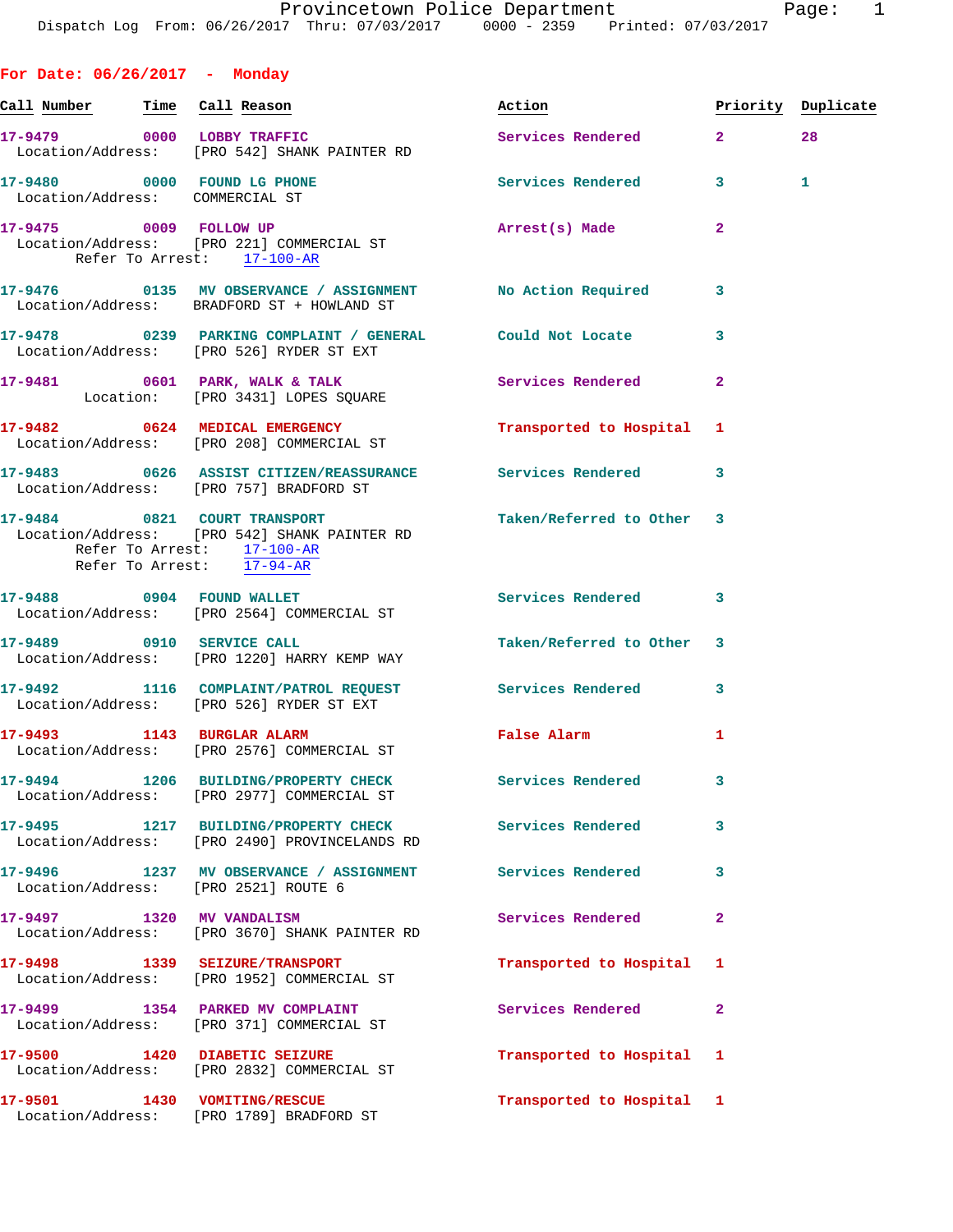Location/Address: [PRO 542] SHANK PAINTER RD **17-9510 1813 BUILDING/PROPERTY CHECK BLDG/PROP Checked/Secure 3**  Location/Address: [PRO 1737] BRADFORD ST **17-9511 1823 BUILDING/PROPERTY CHECK Services Rendered 3**  Location/Address: [PRO 2483] COMMERCIAL ST **17-9512 1839 MV OBSERVANCE / ASSIGNMENT Services Rendered 3**  Location/Address: [PRO 3440] ROUTE 6 **17-9513 1843 MV STOP VERBAL WARNING 3**  Location/Address: [PRO 2513] ROUTE 6 **17-9514 1952 MV OBSERVANCE / ASSIGNMENT Services Rendered 3**  Location/Address: [PRO 2513] ROUTE 6 **17-9515 2000 MV STOP Citation/Warning Issued 3**  Location/Address: [PRO 2521] ROUTE 6 **17-9516 2006 MV OBSERVANCE / ASSIGNMENT Services Rendered 3**  Location/Address: ROUTE 6 **17-9517 2043 PARK, WALK & TALK Services Rendered 2**  Location/Address: [PRO 105] COMMERCIAL ST **17-9519 2054 MEDICAL EMERGENCY/UNKNOWN Services Rendered 1**  Location/Address: [PRO 1449] ATKINS MAYO RD **17-9520 2112 BUILDING/PROPERTY CHECK BLDG/PROP Checked/Secure 3**  Location/Address: [PRO 2206] COMMERCIAL ST **17-9521 2148 BY-LAW VIOLATION SPOKEN TO 2**  Location/Address: [PRO 3033] COMMERCIAL ST **17-9522 2200 HAZARDS Could Not Locate 2**  Location/Address: [PRO 2479] ROUTE 6 **17-9523 2240 BUILDING/PROPERTY CHECK BLDG/PROP Checked/Secure 3**  Location/Address: [PRO 3259] MACMILLAN WHARF **17-9525 2356 MV OBSERVANCE / ASSIGNMENT Services Rendered 3**  Location/Address: [PRO 3004] BRADFORD ST **17-9526 2357 NOISE COMPLAINT SPOKEN TO 3** 

**For Date: 06/27/2017 - Tuesday 17-9527 0004 LOBBY TRAFFIC Services Rendered 2**  Location/Address: [PRO 542] SHANK PAINTER RD **17-9528 0017 BUILDING/PROPERTY CHECK BLDG/PROP Checked/Secure 3**  Location/Address: [PRO 526] RYDER ST EXT **17-9529 0024 BUILDING/PROPERTY CHECK BLDG/PROP Checked/Secure 3**  Location/Address: [PRO 2194] COMMERCIAL ST **17-9530 0027 BUILDING/PROPERTY CHECK BLDG/PROP Checked/Secure 3**  Location/Address: [PRO 1989] COMMERCIAL ST

Location/Address: [PRO 3236] COMMERCIAL ST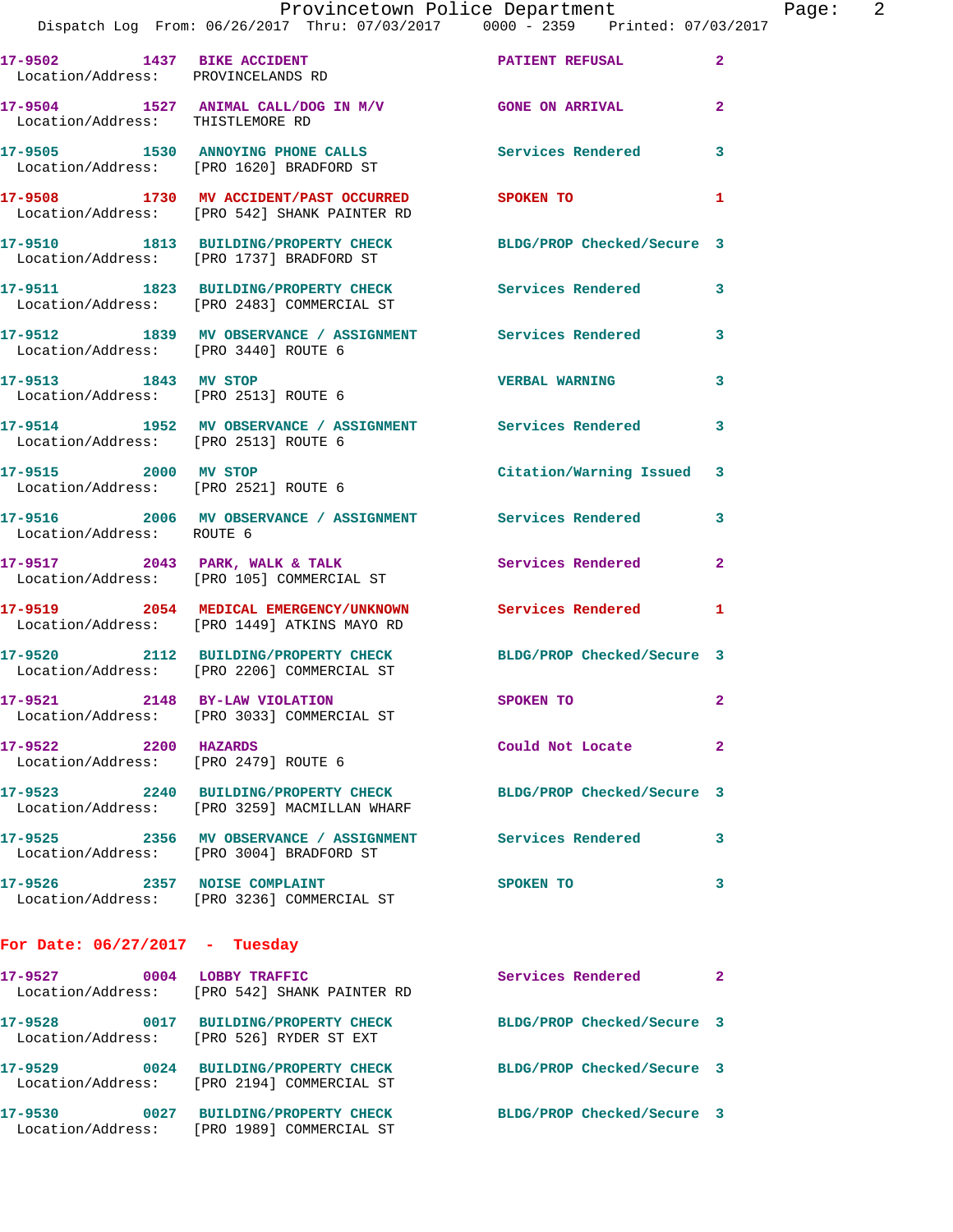|                                                         | 17-9532 0118 BUILDING/PROPERTY CHECK<br>Location/Address: [PRO 3259] MACMILLAN WHARF                     | BLDG/PROP Checked/Secure 3 |                         |
|---------------------------------------------------------|----------------------------------------------------------------------------------------------------------|----------------------------|-------------------------|
|                                                         | 17-9533 0133 MV OBSERVANCE / ASSIGNMENT<br>Location/Address: HOWLAND ST + BRADFORD ST                    | No Action Required 3       |                         |
|                                                         | 17-9534 0200 BUILDING/PROPERTY CHECK<br>Location/Address: [PRO 1737] BRADFORD ST                         | BLDG/PROP Checked/Secure 3 |                         |
| Location/Address: GOSNOLD ST                            | 17-9535 0230 MEDICAL EMERGENCY                                                                           | Transported to Hospital 1  |                         |
|                                                         | 17-9536 0329 BUILDING/PROPERTY CHECK<br>Location/Address: [PRO 1645] HARRY KEMP WAY                      | BLDG/PROP Checked/Secure 3 |                         |
|                                                         | 17-9537 0441 BUILDING/PROPERTY CHECK<br>Location/Address: [PRO 2493] BRADFORD ST                         | Services Rendered          | 3                       |
|                                                         | 17-9538 0519 BUILDING/PROPERTY CHECK<br>Location/Address: [PRO 3430] COMMERCIAL ST                       | <b>Services Rendered</b>   | 3                       |
|                                                         | 17-9539 0536 BUILDING/PROPERTY CHECK<br>Location/Address: [PRO 2540] RACE POINT RD                       | <b>Services Rendered</b>   | 3                       |
|                                                         | 17-9540 0542 BUILDING/PROPERTY CHECK<br>Location/Address: [PRO 2490] PROVINCELANDS RD                    | <b>Services Rendered</b>   | 3                       |
|                                                         | 17-9541 0600 MV OBSERVANCE / ASSIGNMENT No Action Required<br>Location/Address: [PRO 2494] BRADFORD ST   |                            | 3                       |
|                                                         | 17-9542 0607 PARK, WALK & TALK<br>Location: [PRO 3431] LOPES SQUARE                                      | No Action Required         | $\mathbf{2}$            |
|                                                         | 17-9543 0626 MV STOP<br>Location/Address: ANTHONY ST + BRADFORD ST                                       | <b>VERBAL WARNING</b>      | 3                       |
| 17-9544 0717 FOLLOW UP                                  | Location/Address: ROUTE 6 + SHANK PAINTER RD                                                             | No Action Required         | $\mathbf{2}$            |
|                                                         | 17-9545 0756 MEDICAL EMERGENCY<br>Location/Address: [PRO 361] COMMERCIAL ST                              | Transported to Hospital 1  |                         |
| $17-9546$ 0822 PARK, WALK & TALK                        | Location/Address: [PRO 175] COMMERCIAL ST                                                                | Services Rendered          | $\overline{2}$          |
| 17-9547 0915 PROPERTY DAMAGE                            | Location/Address: [PRO 2132] COMMERCIAL ST                                                               | Services Rendered          | 3                       |
| 17-9549 0950 SERVICE CALL                               | Location/Address: [PRO 542] SHANK PAINTER RD                                                             | <b>Services Rendered</b>   | $\mathbf{3}$            |
| 17-9550 1001 ASSIST CITIZEN                             | Location/Address: [PRO 732] BRADFORD ST                                                                  | <b>Services Rendered</b>   | 3                       |
| 17-9551 1041 MV ACCIDENT<br>Refer To Accident: 17-32-AC | Location/Address: [PRO 116] COMMERCIAL ST                                                                | <b>Services Rendered</b>   | $\mathbf{1}$            |
| 17-9552 1100 SERVE SUMMONS                              | Location/Address: [PRO 1892] SHANK PAINTER RD<br>Refer To Arrest: 17-94-AR                               | <b>Services Rendered</b>   | 3                       |
|                                                         | 17-9553 1107 PARKING COMPLAINT / GENERAL Services Rendered<br>Location/Address: [PRO 1354] COMMERCIAL ST |                            | $\overline{\mathbf{3}}$ |
| 17-9554 1139 FLIGHT COVERAGE                            | Location/Address: [PRO 516] RACE POINT RD                                                                | Services Rendered          | $\overline{2}$          |
| 17-9555 1141 BIKE ACCIDENT                              | Location/Address: BROWNE ST + PLEASANT ST                                                                | Services Rendered          | $\mathbf{2}$            |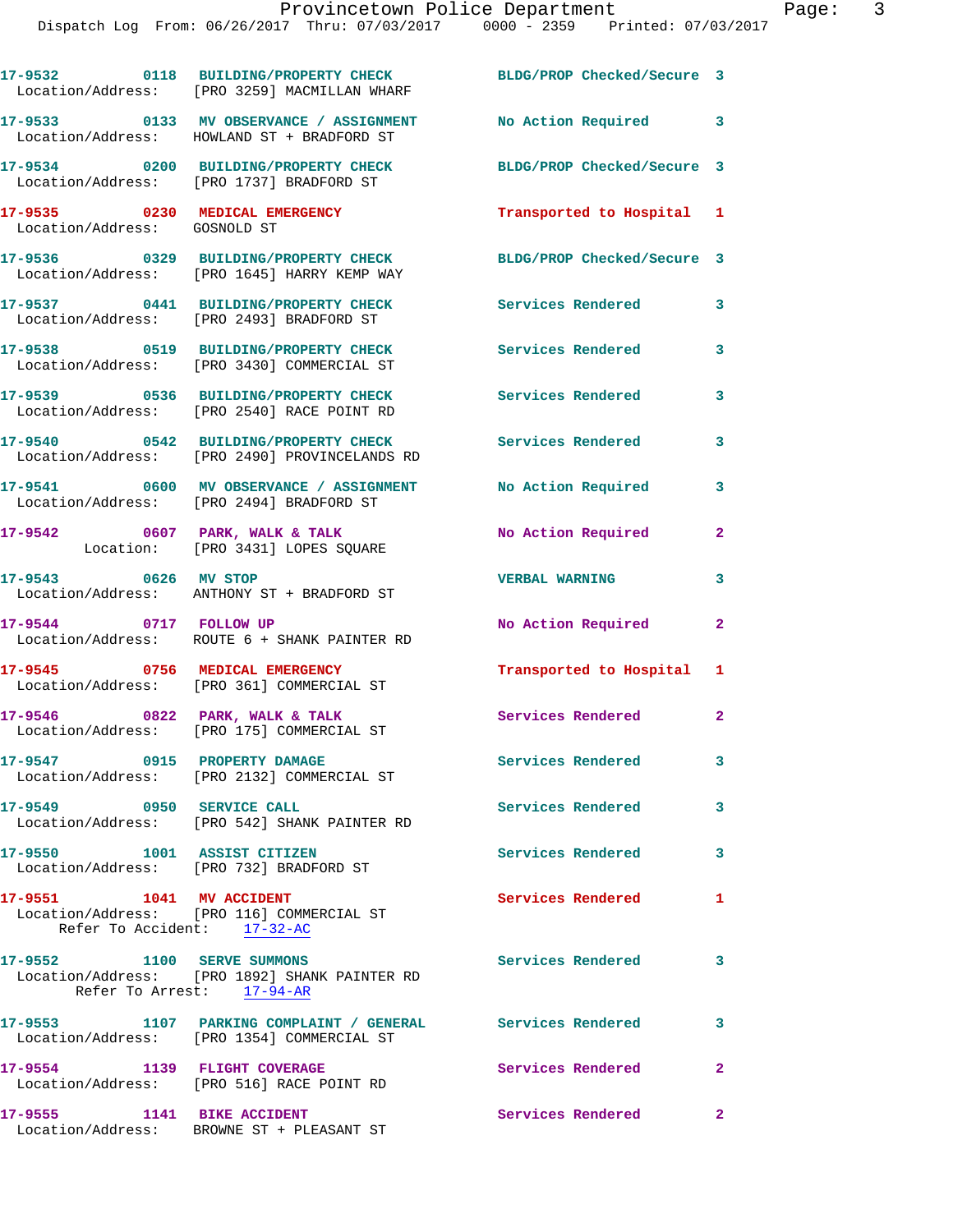|                                                                     | Dispatch Log From: 06/26/2017 Thru: 07/03/2017 0000 - 2359 Printed: 07/03/2017                                  | Provincetown Police Department | Page: 4        |  |
|---------------------------------------------------------------------|-----------------------------------------------------------------------------------------------------------------|--------------------------------|----------------|--|
| Refer To Accident: 17-33-AC                                         |                                                                                                                 |                                |                |  |
|                                                                     | 17-9556 1249 MEDICAL/LACERATION Transported to Hospital 1<br>Location: [PRO 3431] LOPES SQUARE                  |                                |                |  |
|                                                                     | 17-9557 1253 MV OBSERVANCE / ASSIGNMENT Services Rendered 3<br>Location/Address: BRADFORD ST + STANDISH ST      |                                |                |  |
|                                                                     | 17-9559 1305 MEDICAL EMERGENCY<br>Location/Address: [PRO 1014] NELSON AVE                                       | Transported to Hospital 1      |                |  |
|                                                                     |                                                                                                                 | Transported to Hospital 1      |                |  |
|                                                                     | 17-9562 1405 BUILDING/PROPERTY CHECK BLDG/PROP Checked/Secure 3<br>Location/Address: [PRO 3259] MACMILLAN WHARF |                                |                |  |
|                                                                     | 17-9563 1405 DOG IS PARKED M/V<br>Location/Address: [PRO 2520] PRINCE ST                                        | Services Rendered 2            | $\overline{a}$ |  |
|                                                                     | 17-9564 1411 IRS SCAM<br>Location/Address: [PRO 401] COMMERCIAL ST                                              | FOLLOW UP                      | $\mathbf{2}$   |  |
| 17-9565 1415 FOLLOW UP<br>Location/Address: BRADFORD ST             |                                                                                                                 | Services Rendered              | $\overline{2}$ |  |
|                                                                     | 17-9567 1508 LOST GLASSES<br>Location/Address: [PRO 542] SHANK PAINTER RD                                       | <b>Services Rendered</b>       | 3              |  |
| $17 - 9568$ 1511 D.O.T.                                             | Location/Address: [PRO 440] HARRY KEMP WAY                                                                      | Transported to Hospital 1      |                |  |
|                                                                     | 17-9569 1522 ASSIST AGENCY / MUTUAL AID<br>Location/Address: [PRO 2540] RACE POINT RD                           | Taken/Referred to Other 3      |                |  |
| 17-9572 1555 FOUND MONEY BAG                                        | Location/Address: [PRO 542] SHANK PAINTER RD                                                                    | Services Rendered 3            |                |  |
|                                                                     | 17-9573 1619 BUILDING/PROPERTY CHECK BLDG/PROP Checked/Secure 3<br>Location/Address: [PRO 1737] BRADFORD ST     |                                |                |  |
|                                                                     | 17-9574 1636 ANNOYING PHONE CALLS<br>Location/Address: [PRO 2144] CONWELL ST                                    | Services Rendered 3            |                |  |
| 17-9575 1654 MV COMPLAINT<br>Location/Address: [PRO 2513] ROUTE 6   |                                                                                                                 | Could Not Locate               | $\mathbf{2}$   |  |
| 17-9576 1700 ASSIST CITIZEN<br>Location/Address: [TRU] HIGH HEAD RD |                                                                                                                 | Taken/Referred to Other 3      |                |  |
| 17-9577 1722 MV STOP                                                | Location/Address: [PRO 2577] BRADFORD ST                                                                        | Services Rendered              | 3              |  |
|                                                                     | 17-9578 1726 MV OBSERVANCE / ASSIGNMENT Services Rendered 3<br>Location/Address: HIGH POLE HILL + BRADFORD ST   |                                |                |  |
|                                                                     | 17-9579 1737 COMPLAINT<br>Location/Address: [PRO 1267] WINSLOW ST                                               | <b>Services Rendered</b>       | 3              |  |
|                                                                     | 17-9583 1815 MEDICAL EMERGENCY<br>Location/Address: [PRO 1892] SHANK PAINTER RD                                 | Services Rendered 1            |                |  |
|                                                                     | 17-9581 1828 PARKING COMPLAINT / GENERAL<br>Location/Address: [PRO 1419] PLEASANT ST                            | Taken/Referred to Other 3      |                |  |
| 17-9582 1904 FOLLOW UP                                              | Location/Address: [PRO 542] SHANK PAINTER RD                                                                    | SPOKEN TO                      | $\mathbf{2}$   |  |
| 17-9584 1920 FOLLOW UP                                              | Location/Address: [PRO 542] SHANK PAINTER RD                                                                    | Services Rendered              | $\mathbf{2}$   |  |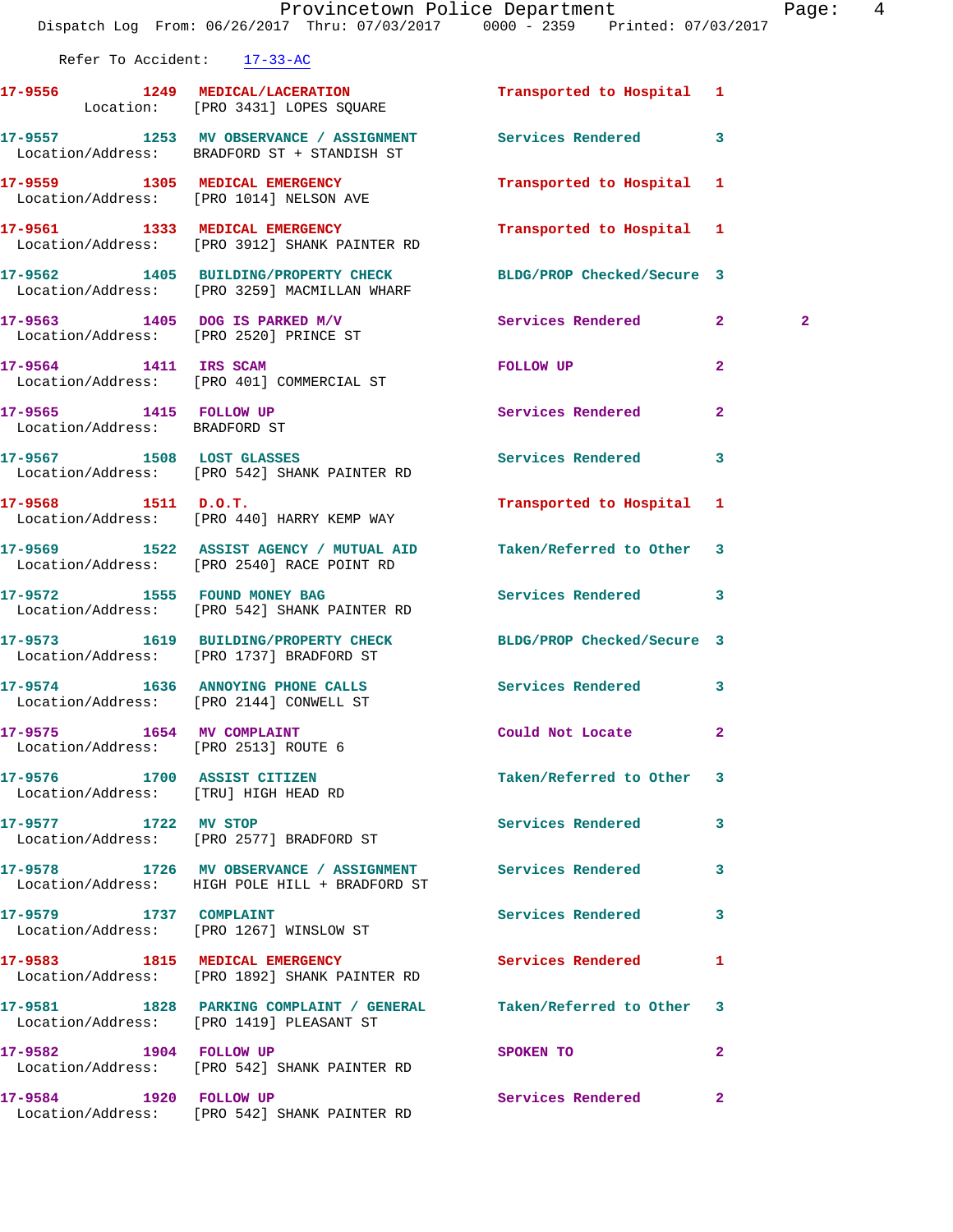|                                        | Provincetown Police Department<br>Dispatch Log From: 06/26/2017 Thru: 07/03/2017 0000 - 2359 Printed: 07/03/2017    |                          |              | Page: 5 |  |
|----------------------------------------|---------------------------------------------------------------------------------------------------------------------|--------------------------|--------------|---------|--|
|                                        | 17-9585 1930 BUILDING/PROPERTY CHECK BLDG/PROP Checked/Secure 3<br>Location/Address: [PRO 3259] MACMILLAN WHARF     |                          |              |         |  |
|                                        | 17-9591 1935 BUILDING/PROPERTY CHECK BLDG/PROP Checked/Secure 3<br>Location/Address: [PRO 519] RACE POINT RD        |                          |              |         |  |
|                                        | 17-9587 2011 TRESPASS<br>Location/Address: [PRO 2132] COMMERCIAL ST                                                 | Services Rendered 2      |              |         |  |
|                                        | 17-9588 2020 FOUND I.D. AND DEBIT CARD Services Rendered<br>Location/Address: [PRO 542] SHANK PAINTER RD            |                          | $\mathbf{3}$ |         |  |
|                                        | 17-9589 2039 MV OBSERVANCE / ASSIGNMENT Services Rendered 3<br>Location/Address: JEROME SMITH RD + SHANK PAINTER RD |                          |              |         |  |
| Location/Address: [PRO 58] BRADFORD ST | 17-9590 2056 MV OBSERVANCE / ASSIGNMENT Services Rendered 3                                                         |                          |              |         |  |
|                                        | 17-9592 2103 BUILDING/PROPERTY CHECK BLDG/PROP Checked/Secure 3<br>Location/Address: [PRO 3242] COMMERCIAL ST       |                          |              |         |  |
|                                        | 17-9593 2121 BUILDING/PROPERTY CHECK BLDG/PROP Checked/Secure 3<br>Location/Address: [PRO 526] RYDER ST EXT         |                          |              |         |  |
|                                        | 17-9594 2134 BUILDING/PROPERTY CHECK BLDG/PROP Checked/Secure 3<br>Location/Address: [PRO 3430] COMMERCIAL ST       |                          |              |         |  |
| Location/Address: [PRO 2521] ROUTE 6   | 17-9595 2157 MV OBSERVANCE / ASSIGNMENT Services Rendered 3                                                         |                          |              |         |  |
| 17-9596 2233 FIREWORKS                 | Location/Address: [PRO 269] COMMERCIAL ST                                                                           | <b>GONE ON ARRIVAL 2</b> |              |         |  |
|                                        | 17-9597 2302 BUILDING/PROPERTY CHECK BLDG/PROP Checked/Secure 3<br>Location/Address: [PRO 3242] COMMERCIAL ST       |                          |              |         |  |
|                                        | 17-9598 2321 ALARM - GENERAL<br>Location/Address: [PRO 936] FRANKLIN ST                                             | Services Rendered 1      |              |         |  |
| For Date: $06/28/2017$ - Wednesday     |                                                                                                                     |                          |              |         |  |
| 17-9600                                | 0003 LOBBY TRAFFIC<br>Location/Address: [PRO 542] SHANK PAINTER RD                                                  | Services Rendered 2      |              | 27      |  |
|                                        | 17-9601 0003 BUILDING/PROPERTY CHECK Services Rendered 3<br>Location/Address: [PRO 2493] BRADFORD ST                |                          |              |         |  |
|                                        | 17-9603 0004 BY-LAW VIOLATION<br>Location/Address: [PRO 526] RYDER ST EXT                                           | <b>SPOKEN TO</b>         | $\mathbf{2}$ |         |  |
|                                        | 17-9602 0005 MV OBSERVANCE / ASSIGNMENT Services Rendered 3<br>Location/Address: HOWLAND ST + BRADFORD ST           |                          |              |         |  |
| Location/Address: [PRO 94] BRADFORD ST | 17-9604 0017 MV OBSERVANCE / ASSIGNMENT Services Rendered 3                                                         |                          |              |         |  |
|                                        | 17-9605 0034 BUILDING/PROPERTY CHECK BLDG/PROP Checked/Secure 3<br>Location/Address: [PRO 105] COMMERCIAL ST        |                          |              |         |  |
| 17-9606 0038 MV STOP                   | Location/Address: [PRO 58] BRADFORD ST                                                                              | VERBAL WARNING 3         |              |         |  |
|                                        | 17-9608 0116 PARKING COMPLAINT / GENERAL Services Rendered 3<br>Location/Address: [PRO 526] RYDER ST EXT            |                          |              |         |  |
| 17-9610 0146 DISTURBANCE               | Location/Address: [PRO 146] COMMERCIAL ST                                                                           | Services Rendered 1      |              | 1       |  |
|                                        |                                                                                                                     |                          |              |         |  |

Location/Address: [PRO 2859] BRADFORD ST

**17-9611 0339 BUILDING/PROPERTY CHECK BLDG/PROP Checked/Secure 3**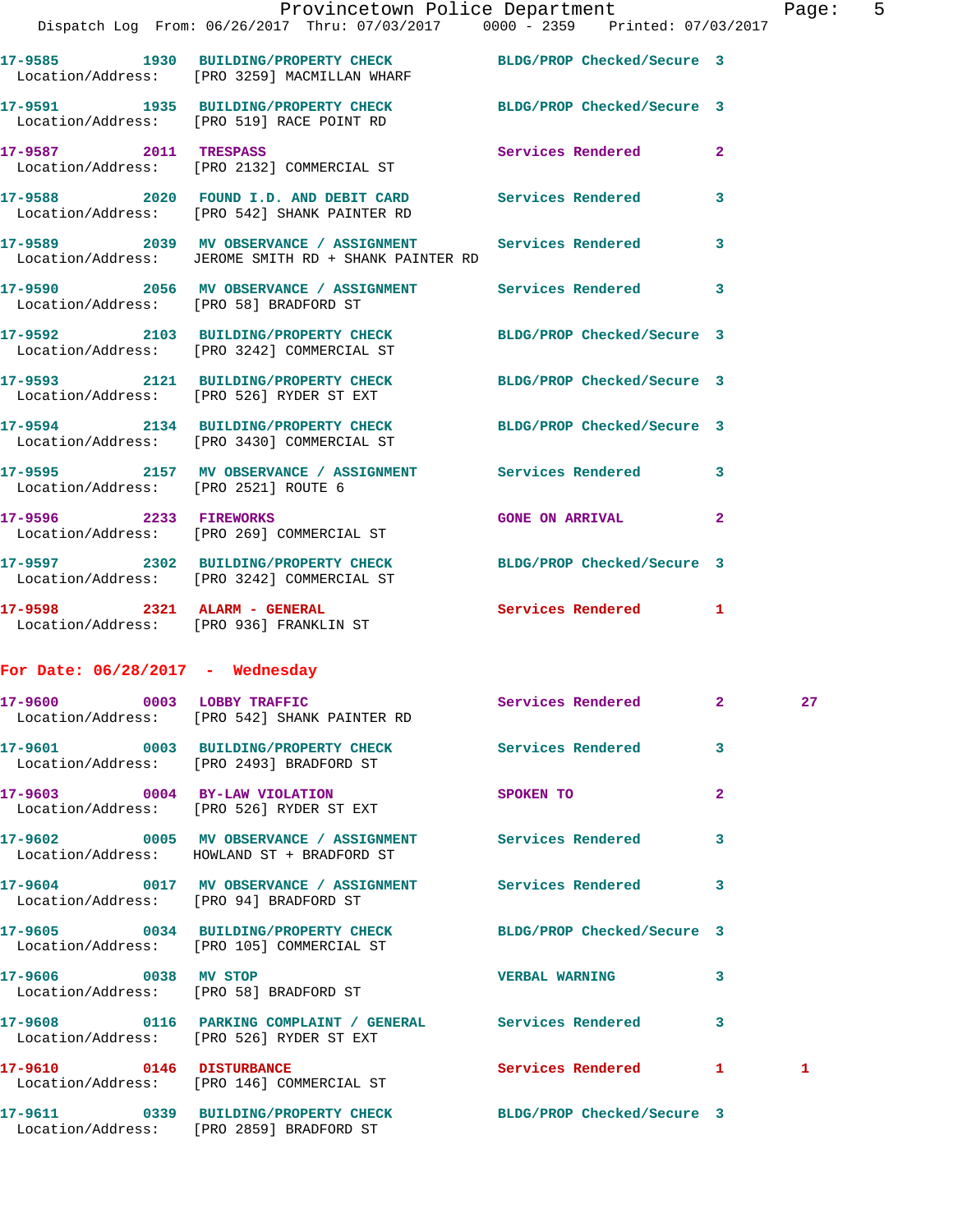|         |                       | 17-9612 0442 BUILDING/PROPERTY CHECK Services Rendered 3<br>Location/Address: [PRO 525] COMMERCIAL ST   |                            |              |
|---------|-----------------------|---------------------------------------------------------------------------------------------------------|----------------------------|--------------|
|         |                       | 17-9613 0533 BUILDING/PROPERTY CHECK<br>Location/Address: [PRO 3259] MACMILLAN WHARF                    | <b>Services Rendered</b>   | 3            |
|         |                       | 17-9614 0555 BUILDING/PROPERTY CHECK BLDG/PROP Checked/Secure 3<br>Location/Address: [PRO 3921] ROUTE 6 |                            |              |
|         |                       |                                                                                                         |                            | 3            |
|         |                       | 17-9616 0745 FLIGHT COVERAGE<br>Location/Address: [PRO 516] RACE POINT RD                               | Services Rendered          | $\mathbf{2}$ |
|         |                       | 17-9617 0747 ASSIST AGENCY / TRURO PD<br>Location/Address: [TRU] S HIGHLAND RD                          | Services Rendered          | 3            |
|         |                       | 17-9619 0835 TRAFFIC CONTROL<br>Location/Address: [PRO 105] COMMERCIAL ST                               | Services Rendered          | 3            |
|         |                       | 17-9620 0843 BIKE GENERAL<br>Location/Address: [PRO 105] COMMERCIAL ST                                  | Services Rendered          | $\mathbf{2}$ |
|         |                       | 17-9621 0901 ANIMAL CALL<br>Location/Address: [PRO 3163] WINTHROP ST                                    | Services Rendered          | $\mathbf{2}$ |
|         |                       | 17-9623 0941 ASSIST AGENCY / TRURO PD<br>Location/Address: [TRU] ROUTE 6                                | <b>GONE ON ARRIVAL</b>     | 3            |
|         |                       | 17-9624 1004 COMPLAINT<br>Location/Address: [PRO 208] COMMERCIAL ST                                     | Services Rendered          | 3            |
|         |                       | $17-9625$ 1005 PARK, WALK & TALK<br>Location/Address: [PRO 3771] COMMERCIAL ST                          | No Action Required 2       |              |
|         |                       | 17-9626 1027 BUILDING/PROPERTY CHECK<br>Location/Address: [PRO 571] ALDEN ST                            | BLDG/PROP Checked/Secure 3 |              |
|         |                       | 17-9628 1052 911 MISDIAL<br>Location/Address: [PRO 515] RACE POINT RD                                   | Services Rendered 3        |              |
|         |                       | 17-9629 1052 RESIDENTIAL BURGLAR<br>Location/Address: [PRO 3910] BAYBERRY AVE                           | Services Rendered 3        |              |
|         |                       | 17-9630 1053 PET PANTRY<br>Location/Address: [PRO 537] SHANK PAINTER RD                                 | Services Rendered          | $\mathbf{2}$ |
|         |                       | 17-9631 1119 TRAFFIC CONTROL<br>Location/Address: [PRO 29] BRADFORD ST                                  | <b>Services Rendered</b>   | 3            |
|         |                       | 17-9632 1125 ASSIST CITIZEN<br>Location/Address: [PRO 105] COMMERCIAL ST                                | Services Rendered          | 3            |
|         |                       | 17-9633 1126 VANDALISM<br>Location/Address: [PRO 197] COMMERCIAL ST                                     | Services Rendered          | 3            |
|         |                       | 17-9634 1133 PARKING COMPLAINT / GENERAL Services Rendered<br>Location/Address: RYDER ST EXT            |                            | $\mathbf{3}$ |
|         |                       | 17-9635 1159 BIKE GENERAL<br>Location/Address: [PRO 519] RACE POINT RD                                  | Services Rendered          | $\mathbf{2}$ |
|         | $17-9636$ 1215 D.O.T. | Location/Address: [PRO 440] HARRY KEMP WAY                                                              | Transported to Hospital 1  |              |
|         |                       | 17-9639 1255 COMPLAINT<br>Location/Address: [PRO 217] COMMERCIAL ST                                     | <b>Services Rendered</b>   | 3            |
| 17-9640 |                       | 1303 PARKING COMPLAINT                                                                                  | Services Rendered 3        |              |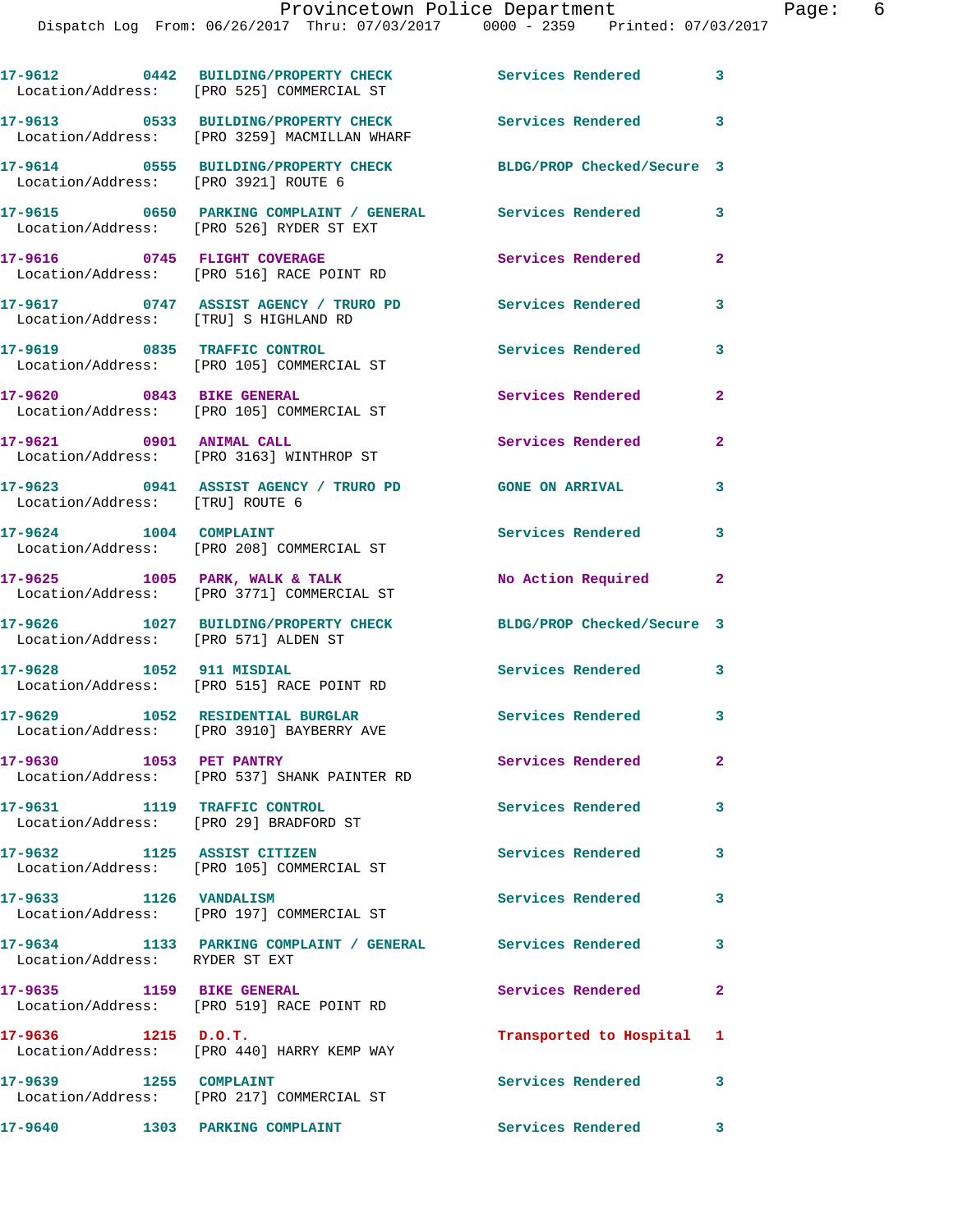|                                                                     | Provincetown Police Department Page: 7<br>Dispatch Log From: 06/26/2017 Thru: 07/03/2017 0000 - 2359 Printed: 07/03/2017 |                            |              |
|---------------------------------------------------------------------|--------------------------------------------------------------------------------------------------------------------------|----------------------------|--------------|
|                                                                     | Location/Address: [PRO 488] MAYFLOWER ST                                                                                 |                            |              |
|                                                                     | 17-9642 1329 MV OBSERVANCE / ASSIGNMENT Services Rendered 3<br>Location/Address: [PRO 3440] ROUTE 6                      |                            |              |
| Location/Address: [PRO 2479] ROUTE 6                                | 17-9643 1336 MV STOP                                                                                                     | <b>VERBAL WARNING</b> 3    |              |
| 17-9644 1338 PROPERTY DAMAGE<br>Location/Address: [PRO 656] COOK ST |                                                                                                                          | Services Rendered 3        |              |
|                                                                     | 17-9645 1351 ASSIST CITIZEN 2001 Services Rendered 3<br>Location/Address: [PRO 1245] SEASHORE PARK DR                    |                            |              |
|                                                                     | 17-9646 1402 MEDICAL EMERGENCY<br>Location/Address: [PRO 3222] ALDEN ST                                                  | Transported to Hospital 1  |              |
| Location/Address: BRADFORD ST<br>Refer To Accident: 17-35-AC        | 17-9647 1411 PROPERTY DAMAGE Services Rendered 3                                                                         |                            |              |
|                                                                     | 17-9649 1434 LOST ENVELOPE W/MONEY Services Rendered 3<br>Location/Address: [PRO 542] SHANK PAINTER RD                   |                            |              |
|                                                                     | 17-9650 1453 MEDICAL EMERGENCY PATIENT REFUSAL 1<br>Location: [PRO 3431] LOPES SQUARE                                    |                            |              |
|                                                                     | 17-9651 1518 BUILDING/PROPERTY CHECK BLDG/PROP Checked/Secure 3<br>Location/Address: [PRO 2483] COMMERCIAL ST            |                            |              |
|                                                                     | 17-9653 1525 MV OBSERVANCE / ASSIGNMENT Services Rendered 3<br>Location/Address: [PRO 106] COMMERCIAL ST                 |                            |              |
| Location/Address: COMMERCIAL ST                                     | 17-9654 1534 BUILDING/PROPERTY CHECK BLDG/PROP Checked/Secure 3                                                          |                            |              |
|                                                                     | 17-9656 1553 PARK, WALK & TALK (Services Rendered 2)<br>Location/Address: [PRO 3405] COMMERCIAL ST                       |                            |              |
| $17-9657$ 1559 D.O.T.                                               | Location/Address: [PRO 440] HARRY KEMP WAY                                                                               | Transported to Hospital 1  |              |
| 17-9658 1609 ABANDONED 9-1-1                                        | Location/Address: [PRO 3222] ALDEN ST                                                                                    | Services Rendered 1        |              |
| 17-9659 1614 MV STOP                                                | Location/Address: [PRO 1173] WINTHROP ST                                                                                 | VERBAL WARNING 3           |              |
|                                                                     | 17-9661 1630 MVA/MINOR/PAST OCCURRED Services Rendered 3<br>Location/Address: [PRO 597] COMMERCIAL ST                    |                            |              |
|                                                                     | 17-9662 1638 WATER DEPARTMENT<br>Location/Address: [PRO 1894] WINSLOW ST                                                 | Taken/Referred to Other 3  |              |
|                                                                     | 17-9663 1642 BUILDING/PROPERTY CHECK<br>Location/Address: [PRO 1737] BRADFORD ST                                         | BLDG/PROP Checked/Secure 3 |              |
| $17-9665$ 1732 D.O.T.                                               | Location/Address: [PRO 440] HARRY KEMP WAY                                                                               | Transported to Hospital 1  |              |
| Location/Address: HARRY KEMP WAY                                    | 17-9666 1745 MV OBSERVANCE / ASSIGNMENT Services Rendered                                                                |                            | $\mathbf{3}$ |
| 17-9668 1749 LOST KEYS                                              | Location/Address: [PRO 542] SHANK PAINTER RD                                                                             | Services Rendered 3        |              |
|                                                                     | 17-9669 1810 EVAL/POST FALL<br>Location/Address: [PRO 1017] NELSON AVE                                                   | Transported to Hospital 1  |              |
|                                                                     | 17-9670 1818 BUILDING/PROPERTY CHECK<br>Location/Address: [PRO 519] RACE POINT RD                                        | BLDG/PROP Checked/Secure 3 |              |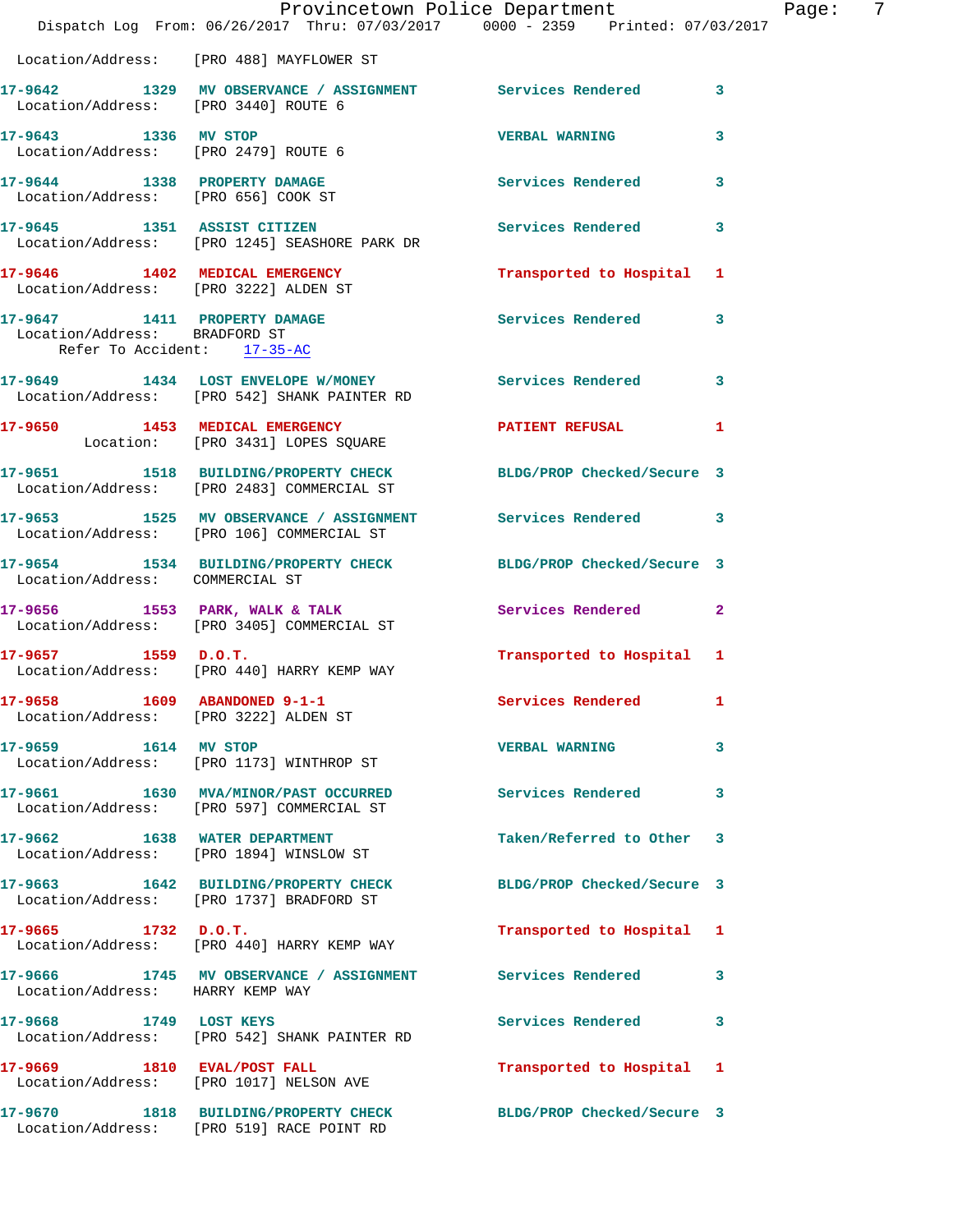|                                                              | 17-9671 1824 PARKING GENERAL 17-9671 Services Rendered 3<br>Location/Address: [PRO 526] RYDER ST EXT        |                              |              |    |
|--------------------------------------------------------------|-------------------------------------------------------------------------------------------------------------|------------------------------|--------------|----|
|                                                              | 17-9673 1910 BY-LAW VIOLATION<br>Location/Address: [PRO 312] COMMERCIAL ST                                  | No Action Required 2         |              |    |
|                                                              | 17-9674 1919 BUILDING/PROPERTY CHECK BLDG/PROP Checked/Secure 3<br>Location/Address: [PRO 433] RYDER ST EXT |                              |              |    |
|                                                              | 17-9675 1933 BUILDING/PROPERTY CHECK<br>Location/Address: [PRO 3259] MACMILLAN WHARF                        | BLDG/PROP Checked/Secure 3   |              |    |
| 17-9676 1935 IRS SCAM<br>Location/Address: COMMERCIAL ST     |                                                                                                             | Services Rendered            | 3            |    |
|                                                              | 17-9677 1944 LOST HEARING AID<br>Location/Address: [PRO 542] SHANK PAINTER RD                               | Services Rendered 3          |              |    |
| 17-9679 1955 MV STOP<br>Location/Address: [PRO 2518] ROUTE 6 |                                                                                                             | <b>VERBAL WARNING</b>        | 3            |    |
| 17-9680 1955 LOST WALLET                                     | Location/Address: [PRO 542] SHANK PAINTER RD                                                                | <b>Services Rendered</b>     | 3            |    |
|                                                              | 17-9681 2021 MV OBSERVANCE / ASSIGNMENT Services Rendered<br>Location/Address: [PRO 58] BRADFORD ST         |                              | 3            |    |
| 17-9682 2046 TRESPASS                                        | Location/Address: [PRO 2132] COMMERCIAL ST                                                                  | Services Rendered            | $\mathbf{2}$ |    |
|                                                              | 17-9683 2055 MEDICAL EMERGENCY<br>Location/Address: [PRO 3176] COMMERCIAL ST                                | <b>Services Rendered</b>     | 1            |    |
|                                                              | 17-9684 2059 ALARM - GENERAL<br>Location/Address: [PRO 936] FRANKLIN ST                                     | False Alarm <b>Example 2</b> | 1            |    |
|                                                              | 17-9687 2139 LOST ZIPLOCK BAG<br>Location/Address: [PRO 542] SHANK PAINTER RD                               | Services Rendered 3          |              |    |
|                                                              | 17-9688 2212 BUILDING/PROPERTY CHECK<br>Location/Address: [PRO 175] COMMERCIAL ST                           | BLDG/PROP Checked/Secure 3   |              |    |
| Location/Address: [PRO 3287] ROUTE 6                         | 17-9689 2222 BUILDING/PROPERTY CHECK BLDG/PROP Checked/Secure 3                                             |                              |              |    |
| Location/Address: RYDER ST EXT                               | 17-9690 2229 BUILDING/PROPERTY CHECK BLDG/PROP Checked/Secure 3                                             |                              |              |    |
|                                                              | 17-9691 2254 BUILDING/PROPERTY CHECK<br>Location/Address: [PRO 3242] COMMERCIAL ST                          | BLDG/PROP Checked/Secure 3   |              |    |
|                                                              | 17-9692 2255 BUILDING/PROPERTY CHECK<br>Location/Address: [PRO 182] COMMERCIAL ST                           | BLDG/PROP Checked/Secure 3   |              |    |
|                                                              | 17-9694 2325 BUILDING/PROPERTY CHECK<br>Location/Address: [PRO 530] SHANK PAINTER RD                        | BLDG/PROP Checked/Secure 3   |              |    |
| 17-9695 2340 MV COMPLAINT<br>Location/Address: ROUTE 6       |                                                                                                             | No Action Required           | 2            |    |
|                                                              | 17-9696 2358 BUILDING/PROPERTY CHECK<br>Location/Address: [PRO 440] HARRY KEMP WAY                          | BLDG/PROP Checked/Secure 3   |              |    |
| For Date: $06/29/2017$ - Thursday                            |                                                                                                             |                              |              |    |
| 17-9697 0000 LOBBY TRAFFIC                                   |                                                                                                             | Services Rendered 2          |              | 33 |

**17-9698 0018 BUILDING/PROPERTY CHECK BLDG/PROP Checked/Secure 3** 

Location/Address: [PRO 542] SHANK PAINTER RD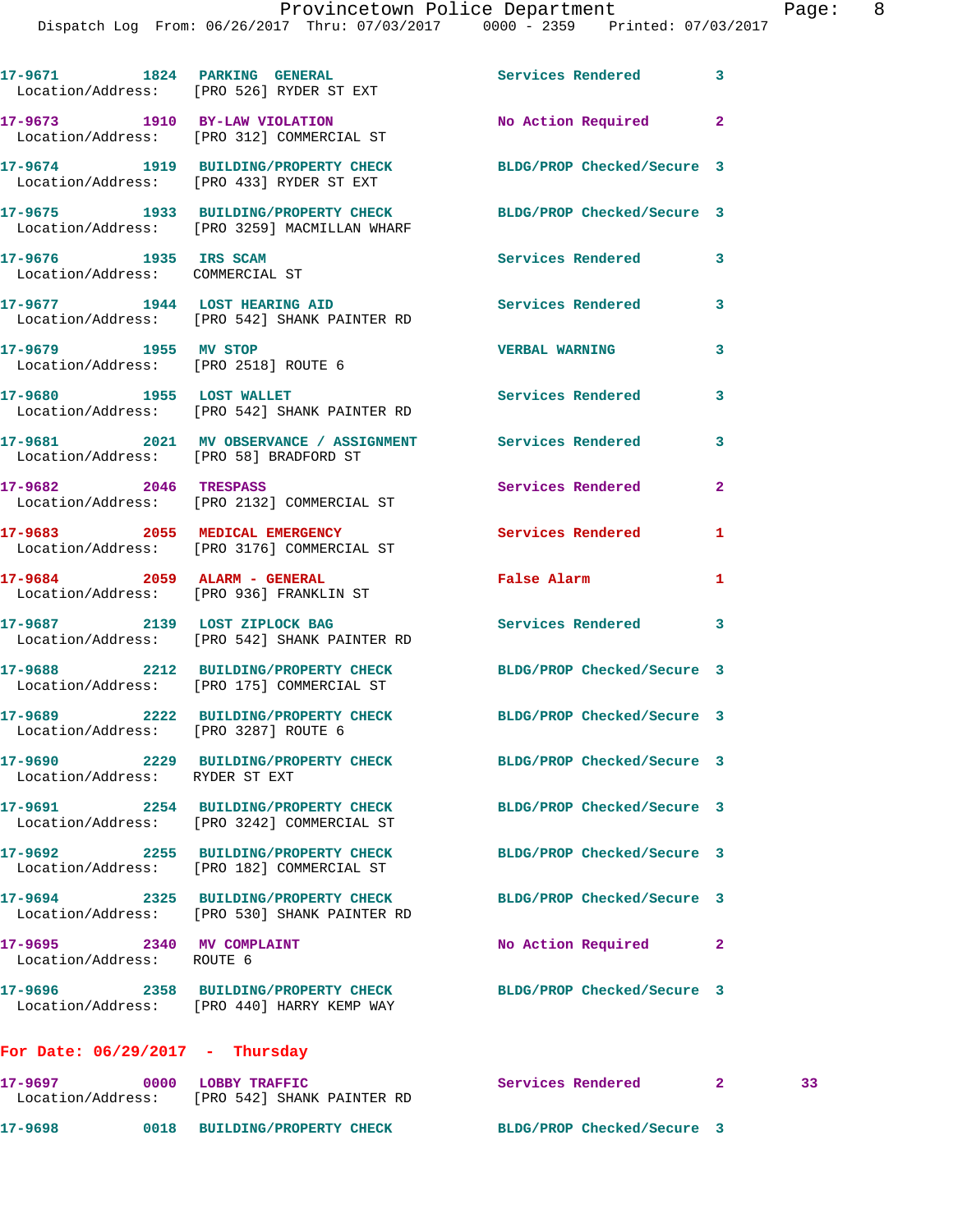|                                       | Dispatch Log From: 06/26/2017 Thru: 07/03/2017 0000 - 2359 Printed: 07/03/2017                                  | Provincetown Police Department | Page: 9        |  |
|---------------------------------------|-----------------------------------------------------------------------------------------------------------------|--------------------------------|----------------|--|
|                                       | Location/Address: [PRO 1952] COMMERCIAL ST                                                                      |                                |                |  |
|                                       | 17-9699 0023 BUILDING/PROPERTY CHECK BLDG/PROP Checked/Secure 3<br>Location/Address: [PRO 105] COMMERCIAL ST    |                                |                |  |
| Location/Address: COMMERCIAL ST       | 17-9700 0024 BUILDING/PROPERTY CHECK BLDG/PROP Checked/Secure 3                                                 |                                |                |  |
|                                       | 17-9701 0047 BUILDING/PROPERTY CHECK SPOKEN TO<br>Location/Address: [PRO 526] RYDER ST EXT                      |                                | 3              |  |
|                                       | 17-9702 0101 MV OBSERVANCE / ASSIGNMENT Services Rendered 3<br>Location/Address: BRADFORD ST + RYDER ST         |                                |                |  |
| 17-9704 0117 MV STOP                  | Location/Address: [PRO 3004] BRADFORD ST                                                                        | <b>VERBAL WARNING</b>          | $\mathbf{3}$   |  |
|                                       | 17-9705 0152 MV STOP<br>Location/Address: STANDISH ST + BRADFORD ST                                             | <b>VERBAL WARNING</b>          | 3              |  |
|                                       | 17-9706 0228 BUILDING/PROPERTY CHECK BLDG/PROP Checked/Secure 3<br>Location/Address: [PRO 3259] MACMILLAN WHARF |                                |                |  |
|                                       | 17-9707 0310 TRESPASS<br>Location/Address: [PRO 3020] STEARNS AVE                                               | SPOKEN TO                      | $\mathbf{2}$   |  |
|                                       | 17-9708 0326 PARKING COMPLAINT / GENERAL Services Rendered 3<br>Location/Address: [PRO 175] COMMERCIAL ST       |                                |                |  |
|                                       | 17-9710 0604 PARK, WALK & TALK<br>Location: [PRO 3431] LOPES SQUARE                                             | Services Rendered              | $\mathbf{2}$   |  |
|                                       | 17-9711 0646 PARKED MV COMPLAINT<br>Location/Address: CEMETERY RD + OFF CEMETERY RD                             | Services Rendered              | $\mathbf{2}$   |  |
| Location/Address: [PRO 3287] ROUTE 6  | 17-9712 0721 FOUND TOYOTA KEY                                                                                   | Services Rendered              | $\mathbf{3}$   |  |
|                                       | 17-9730 0800 COURT RUN<br>Location/Address: [PRO 542] SHANK PAINTER RD                                          | <b>Services Rendered</b>       | 3              |  |
|                                       | 17-9713 0805 BUILDING/PROPERTY CHECK Services Rendered 3<br>Location/Address: [PRO 2500] COMMERCIAL ST          |                                |                |  |
|                                       | 17-9715 0809 SEIZURE/TRANSPORT<br>Location/Address: [PRO 3234] SOMERSET RD                                      | Transported to Hospital 1      |                |  |
|                                       | 17-9714 0810 BUILDING/PROPERTY CHECK Services Rendered 3<br>Location/Address: [PRO 526] RYDER ST EXT            |                                |                |  |
| 17-9716 0833 LOOSE DOG                | Location/Address: [PRO 2500] COMMERCIAL ST                                                                      | Services Rendered              | $\overline{2}$ |  |
|                                       | 17-9717 0844 LOST FISHING GEAR<br>Location/Address: [PRO 3259] MACMILLAN WHARF                                  | Services Rendered              | $\mathbf{3}$   |  |
|                                       | 17-9718 0852 PARKED MV COMPLAINT<br>Location/Address: [PRO 2500] COMMERCIAL ST                                  | Services Rendered              | $\mathbf{2}$   |  |
|                                       | 17-9719 0907 BY-LAW VIOLATION<br>Location/Address: [PRO 2577] BRADFORD ST                                       | Services Rendered              | $\mathbf{2}$   |  |
|                                       | 17-9720 0919 TROLLEY COMPLAINT<br>Location/Address: [PRO 105] COMMERCIAL ST                                     | Taken/Referred to Other 3      |                |  |
|                                       | 17-9721 0926 BUILDING/PROPERTY CHECK<br>Location/Address: [PRO 3259] MACMILLAN WHARF                            | Services Rendered 3            |                |  |
| Location/Address: [PRO 3222] ALDEN ST | 17-9722 0941 ALTERED LOC/TRANSPORT                                                                              | Transported to Hospital 1      |                |  |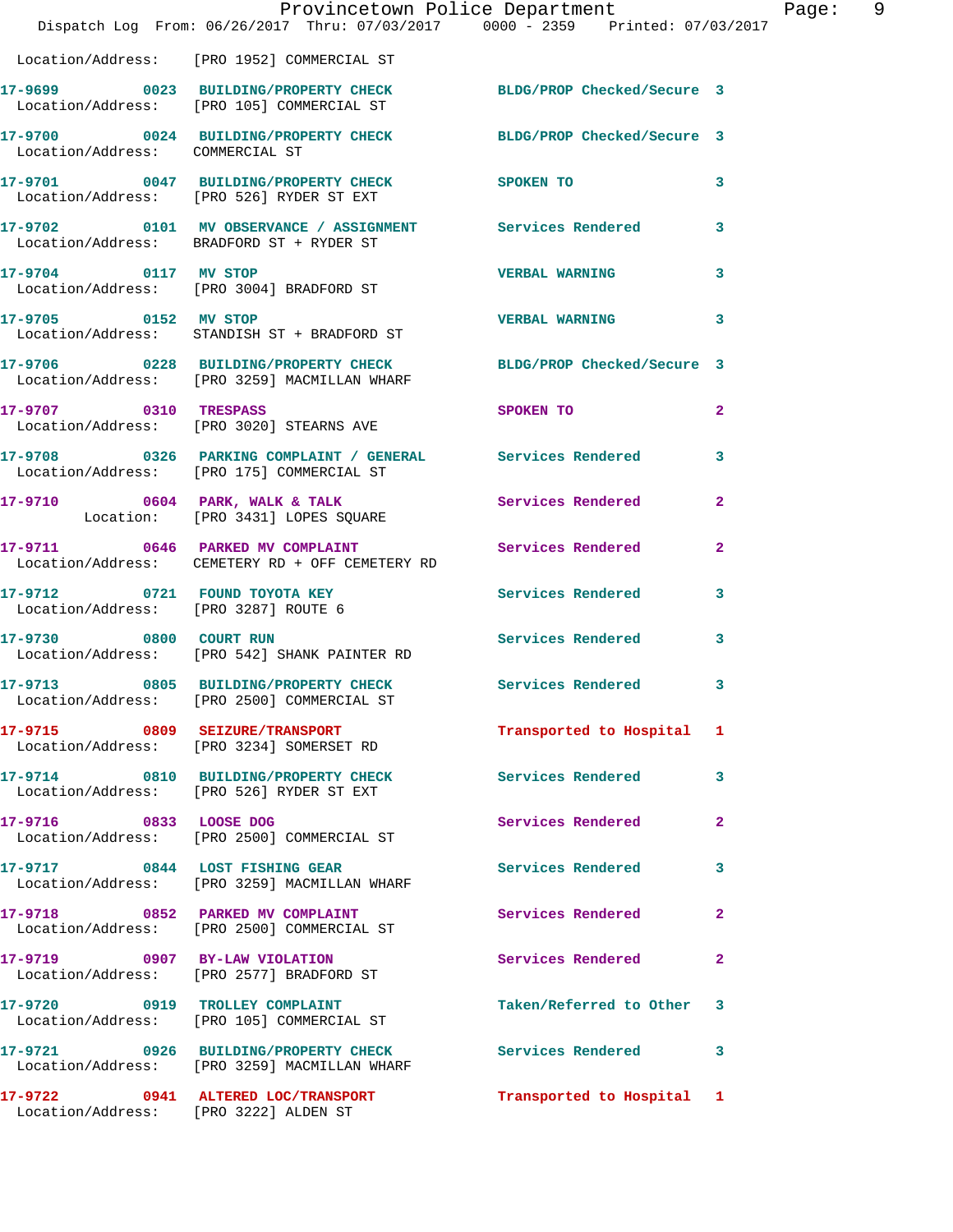|                                                         |                                                                                     | Provincetown Police Department<br>Dispatch Log From: 06/26/2017 Thru: 07/03/2017 0000 - 2359 Printed: 07/03/2017                                                                                                                                | Page: 10     |  |
|---------------------------------------------------------|-------------------------------------------------------------------------------------|-------------------------------------------------------------------------------------------------------------------------------------------------------------------------------------------------------------------------------------------------|--------------|--|
|                                                         | Location/Address: [PRO 2500] COMMERCIAL ST                                          | 17-9723 0946 FOLLOW UP/DOG IN MV FOLLOW UP 2                                                                                                                                                                                                    | $\mathbf{1}$ |  |
|                                                         | Location/Address: [PRO 447] JEROME SMITH RD                                         | 17-9725 1008 BUILDING/PROPERTY CHECK BLDG/PROP Checked/Secure 3                                                                                                                                                                                 |              |  |
|                                                         |                                                                                     | 17-9726 1009 MV OBSERVANCE / ASSIGNMENT Services Rendered 3<br>Location/Address: [PRO 411] CONWELL ST                                                                                                                                           |              |  |
|                                                         | 17-9727 1019 VERBAL SPEED<br>Location/Address: [PRO 1495] ALDEN ST                  | <b>VERBAL WARNING</b><br>3                                                                                                                                                                                                                      |              |  |
| Location/Address: [PRO 2513] ROUTE 6                    |                                                                                     | 17-9728 1028 MV OBSERVANCE / ASSIGNMENT Services Rendered 3                                                                                                                                                                                     |              |  |
|                                                         | Location/Address: HOWLAND ST + HARRY KEMP WAY                                       | 17-9729 1031 MV OBSERVANCE / ASSIGNMENT Services Rendered 3                                                                                                                                                                                     |              |  |
| Location/Address: [PRO 2479] ROUTE 6                    |                                                                                     | 17-9731 1037 VERBAL STOP SIGN/SEATBELT VERBAL WARNING<br>$\mathbf{3}$                                                                                                                                                                           |              |  |
|                                                         | Location/Address: [PRO 371] COMMERCIAL ST                                           | 17-9732 1039 PARKED MV COMPLAINT Could Not Locate<br>$\overline{2}$                                                                                                                                                                             |              |  |
| 17-9733 1041 FOLLOW UP                                  | Location/Address: [PRO 3121] COMMERCIAL ST                                          | FOLLOW UP AND THE STATE OF THE STATE OF THE STATE OF THE STATE OF THE STATE OF THE STATE OF THE STATE OF THE STATE OF THE STATE OF THE STATE OF THE STATE OF THE STATE OF THE STATE OF THE STATE OF THE STATE OF THE STATE OF<br>$\overline{2}$ |              |  |
|                                                         | Location/Address: [PRO 564] BAYBERRY AVE                                            | 17-9734 1051 BUILDING/PROPERTY CHECK BLDG/PROP Checked/Secure 3                                                                                                                                                                                 |              |  |
|                                                         | Location: [PRO 3431] LOPES SQUARE                                                   | 17-9735 1054 FOUND DRIVER'S LICENSE Services Rendered 3                                                                                                                                                                                         |              |  |
|                                                         | 17-9736 1057 RABBIT CONTROL<br>Location/Address: [PRO 1343] COMMERCIAL ST           | Services Rendered 2                                                                                                                                                                                                                             |              |  |
| 17-9737 1105 WIRES DOWN<br>Location/Address: HANCOCK ST |                                                                                     | Services Rendered<br>$\mathbf{2}$                                                                                                                                                                                                               |              |  |
|                                                         | Location/Address: [PRO 542] SHANK PAINTER RD                                        | 17-9738 1110 FOUND DRIVER'S LICENSE Services Rendered 3                                                                                                                                                                                         |              |  |
| Location/Address: [PRO 4048] ROUTE 6                    | 17-9739 1120 MV OBSERVANCE / ASSIGNMENT Services Rendered                           |                                                                                                                                                                                                                                                 |              |  |
|                                                         | 17-9740 1136 LOW BP/TRANSPORT<br>Location/Address: [PRO 3222] ALDEN ST              | Transported to Hospital 1                                                                                                                                                                                                                       |              |  |
|                                                         | 17-9741 1140 LOST BLACK BACKPACK<br>Location/Address: [PRO 312] COMMERCIAL ST       | <b>Services Rendered</b> 3                                                                                                                                                                                                                      |              |  |
|                                                         | 17-9742 1147 PET PANTRY<br>Location/Address: [PRO 3296] SHANK PAINTER RD            | Services Rendered<br>3                                                                                                                                                                                                                          |              |  |
|                                                         | Location/Address: [PRO 1394] MAYFLOWER AVE                                          | 17-9744 1202 CO-TENANT COMPLAINT Number of Services Rendered 3                                                                                                                                                                                  |              |  |
|                                                         | 17-9747 1226 ASSIST CITIZEN<br>Location/Address: [PRO 542] SHANK PAINTER RD         | Services Rendered<br>3                                                                                                                                                                                                                          |              |  |
| 17-9748 1239 DOG IN MV                                  | Location/Address: [PRO 3296] SHANK PAINTER RD                                       | Services Rendered<br>$\mathbf{2}$                                                                                                                                                                                                               |              |  |
|                                                         | 17-9749 1243 DOCTOR-ORDERED TRANSPORT<br>Location/Address: [PRO 440] HARRY KEMP WAY | Transported to Hospital 1                                                                                                                                                                                                                       |              |  |
| 17-9750 1246 SERVE SUMMONS                              | Location/Address: [PRO 542] SHANK PAINTER RD                                        | Services Rendered 3                                                                                                                                                                                                                             |              |  |
|                                                         | 17-9751 1315 BY-LAW VIOLATION<br>Location/Address: [PRO 667] COMMERCIAL ST          | <b>VERBAL WARNING</b><br>$\mathbf{2}$                                                                                                                                                                                                           |              |  |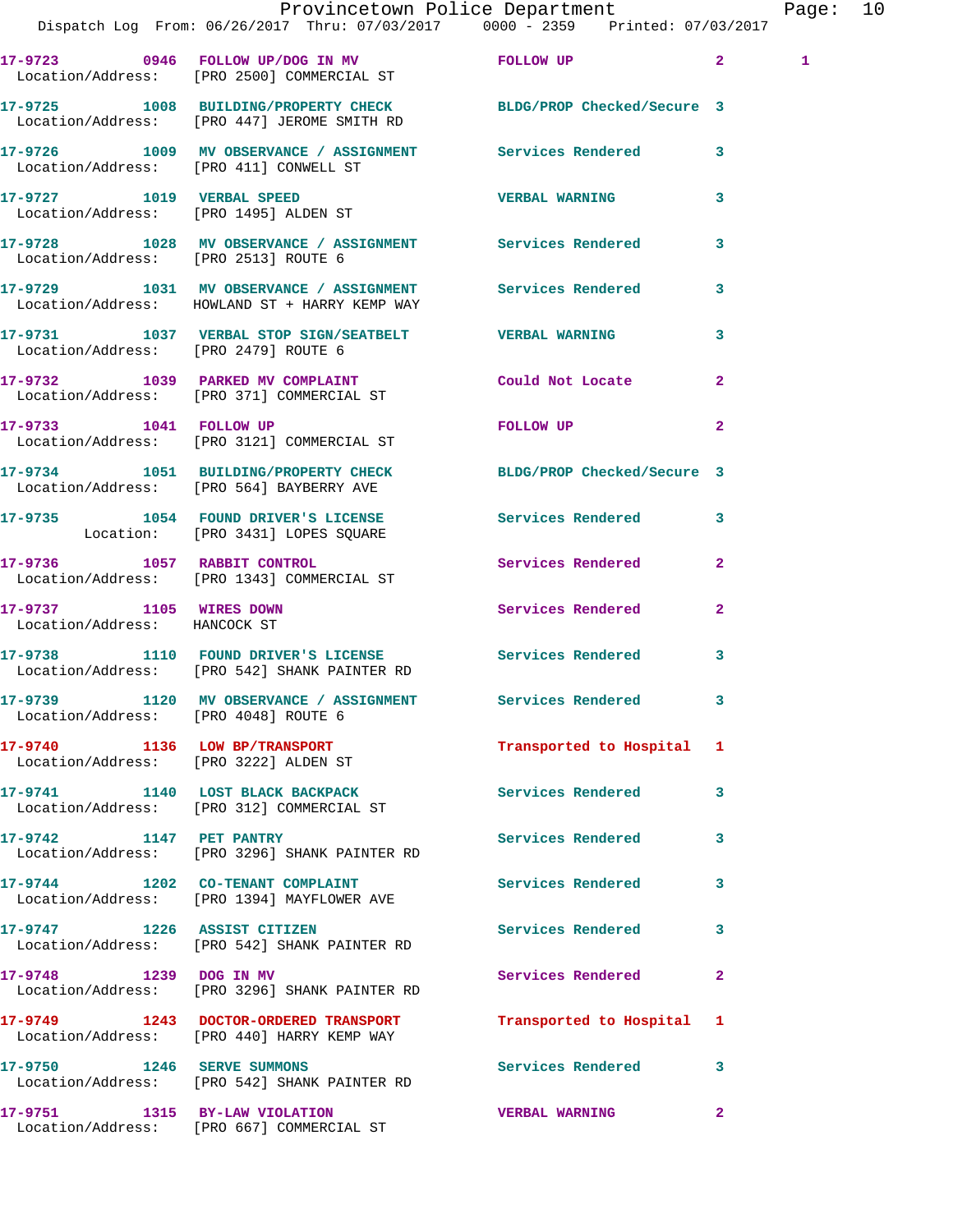|                                                                    | 17-9752 1321 PARK, WALK & TALK<br>Location/Address: [PRO 165] COMMERCIAL ST                                     | Services Rendered          | $\mathbf{2}$   |
|--------------------------------------------------------------------|-----------------------------------------------------------------------------------------------------------------|----------------------------|----------------|
| 17-9753 1323 MV UNATTENDED                                         | Location/Address: [PRO 3770] COMMERCIAL ST                                                                      | <b>GONE ON ARRIVAL</b>     | $\overline{a}$ |
| Location/Address: [PRO 2513] ROUTE 6                               | 17-9754 1330 VERBAL MARKED LANES                                                                                | <b>VERBAL WARNING</b>      | 3              |
| 17-9755 1335 MV DISABLED<br>Location/Address: [PRO 521] ROUTE 6    |                                                                                                                 | Services Rendered          | $\overline{a}$ |
|                                                                    | 17-9756 1347 BUILDING/PROPERTY CHECK BLDG/PROP Checked/Secure 3<br>Location/Address: [PRO 2500] COMMERCIAL ST   |                            |                |
|                                                                    | 17-9757 1348 LEG LACERATION<br>Location/Address: [PRO 516] RACE POINT RD                                        | Services Rendered          | 1              |
| Location/Address: [PRO 2521] ROUTE 6<br>Refer To Arrest: 17-104-AR | 17-9758 1405 ASSIST AGENCY / MUTUAL AID Arrest(s) Made                                                          |                            | 3              |
|                                                                    | 17-9759 1410 FLIGHT COVERAGE<br>Location/Address: [PRO 516] RACE POINT RD                                       | Services Rendered          | $\mathbf{2}$   |
|                                                                    | 17-9761 1533 COMPLAINT - STREET PERFORMERS SPOKEN TO<br>Location/Address: [PRO 196] COMMERCIAL ST               |                            | 3              |
|                                                                    | 17-9762 1538 BUILDING/PROPERTY CHECK BLDG/PROP Checked/Secure 3<br>Location/Address: [PRO 3033] COMMERCIAL ST   |                            |                |
|                                                                    | 17-9764 1556 MV ACCIDENT<br>Location/Address: COMMERCIAL ST + WINTHROP ST                                       | <b>Services Rendered</b>   | 1              |
|                                                                    | 17-9765 1614 TRAFFIC CONTROL<br>Location/Address: [PRO 4041] BRADFORD ST                                        | Services Rendered          | 3              |
| Location: [WEL] WELLFLEET PD                                       | 17-9767 1624 ASSIST AGENCY / WELLFLEET PD Services Rendered                                                     |                            | 3<br>3         |
|                                                                    | 17-9766 1636 PARK, WALK & TALK<br>Location/Address: [PRO 105] COMMERCIAL ST                                     | Services Rendered          | $\mathbf{2}$   |
|                                                                    | 17-9768 1702 BUILDING/PROPERTY CHECK<br>Location/Address: [PRO 3430] COMMERCIAL ST                              | BLDG/PROP Checked/Secure 3 |                |
| Location/Address: [PRO 3440] ROUTE 6                               | 17-9769 1717 MV OBSERVANCE / ASSIGNMENT Services Rendered                                                       |                            | 3              |
|                                                                    | 17-9771 1801 MEDICAL EMERGENCY<br>Location/Address: [PRO 2540] RACE POINT RD                                    | Transported to Hospital 1  |                |
| 17-9772 1841 COMPLAINT<br>Location/Address: [PRO 80] CARVER ST     |                                                                                                                 | SPOKEN TO                  | 3              |
|                                                                    | 17-9773 1916 BUILDING/PROPERTY CHECK BLDG/PROP Checked/Secure 3<br>Location/Address: [PRO 1989] COMMERCIAL ST   |                            |                |
|                                                                    | 17-9774 1931 BUILDING/PROPERTY CHECK BLDG/PROP Checked/Secure 3<br>Location/Address: [PRO 3259] MACMILLAN WHARF |                            |                |
|                                                                    | 17-9775 1957 PARKING COMPLAINT / GENERAL Citation/Warning Issued 3<br>Location/Address: [PRO 525] COMMERCIAL ST |                            |                |
|                                                                    | 17-9777 2031 MEDICAL EMERGENCY<br>Location/Address: [PRO 2539] RYDER ST EXT                                     | <b>PATIENT REFUSAL</b>     | 1              |
|                                                                    | 17-9780 2118 COMPLAINT - STREET PERFORMERS SPOKEN TO                                                            |                            | 3              |

Location/Address: [PRO 1952] COMMERCIAL ST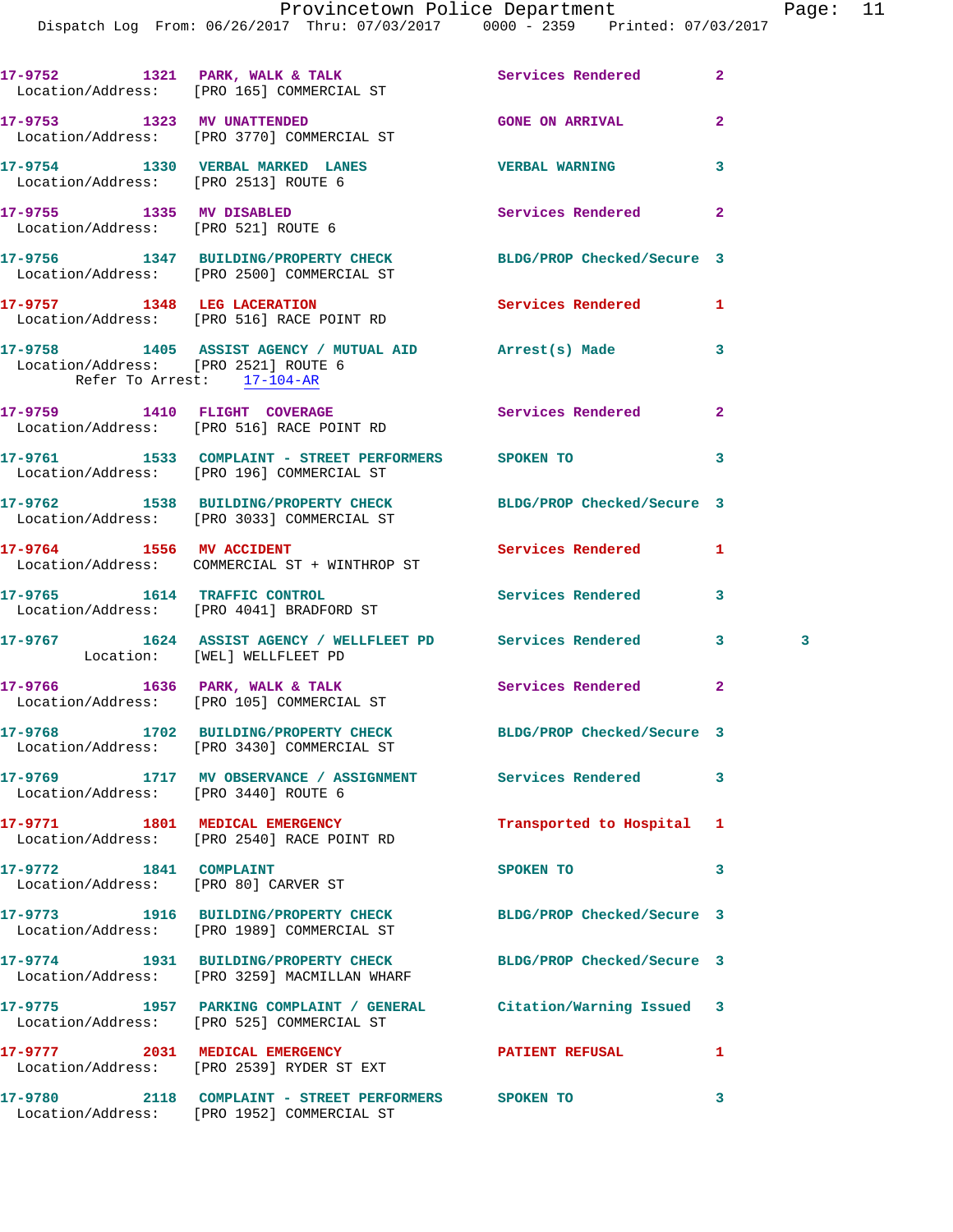|                                      | Provincetown Police Department Page: 12<br>Dispatch Log From: 06/26/2017 Thru: 07/03/2017 0000 - 2359 Printed: 07/03/2017 |                            |                         |    |  |
|--------------------------------------|---------------------------------------------------------------------------------------------------------------------------|----------------------------|-------------------------|----|--|
|                                      | 17-9781 2130 BUILDING/PROPERTY CHECK BLDG/PROP Checked/Secure 3<br>Location/Address: [PRO 182] COMMERCIAL ST              |                            |                         |    |  |
|                                      | 17-9782 2152 FOUND CITIZEN BANK CARD Services Rendered 3<br>Location/Address: [PRO 542] SHANK PAINTER RD                  |                            |                         |    |  |
|                                      | 17-9783 2316 BY-LAW VIOLATION<br>Location/Address: [PRO 526] RYDER ST EXT                                                 | No Action Required 2       |                         |    |  |
|                                      | 17-9785 2351 BAR CHECK<br>Location/Address: [PRO 399] COMMERCIAL ST                                                       | BLDG/PROP Checked/Secure 2 |                         |    |  |
| For Date: $06/30/2017$ - Friday      |                                                                                                                           |                            |                         |    |  |
|                                      | 17-9795 0000 LOBBY TRAFFIC<br>Location/Address: [PRO 542] SHANK PAINTER RD                                                | Services Rendered 2        |                         | 18 |  |
|                                      | 17-9786 0025 BUILDING/PROPERTY CHECK BLDG/PROP Checked/Secure 3<br>Location/Address: COMMERCIAL ST                        |                            |                         |    |  |
|                                      | 17-9787 0028 MV STOP<br>Location/Address: [PRO 2059] BRADFORD ST                                                          | VERBAL WARNING 3           |                         |    |  |
|                                      | 17-9789 0113 BUILDING/PROPERTY CHECK BLDG/PROP Checked/Secure 3<br>Location/Address: [PRO 526] RYDER ST EXT               |                            |                         |    |  |
|                                      | 17-9790 0147 BUILDING/PROPERTY CHECK BLDG/PROP Checked/Secure 3<br>Location/Address: [PRO 1989] COMMERCIAL ST             |                            |                         |    |  |
|                                      | 17-9791 0221 BUILDING/PROPERTY CHECK BLDG/PROP Checked/Secure 3<br>Location/Address: [PRO 526] RYDER ST EXT               |                            |                         |    |  |
|                                      | 17-9792 0354 BUILDING/PROPERTY CHECK Services Rendered 3<br>Location/Address: [PRO 3296] SHANK PAINTER RD                 |                            |                         |    |  |
| Location/Address: [PRO 3672] ROUTE 6 | 17-9793 0355 MV OBSERVANCE / ASSIGNMENT Services Rendered 3                                                               |                            |                         |    |  |
|                                      | 17-9794 0512 BUILDING/PROPERTY CHECK Services Rendered<br>Location/Address: [PRO 3259] MACMILLAN WHARF                    |                            | $\overline{\mathbf{3}}$ |    |  |
|                                      | 17-9796 0525 BUILDING/PROPERTY CHECK<br>Location/Address: [PRO 1737] BRADFORD ST                                          | Services Rendered          | $\overline{\mathbf{3}}$ |    |  |
| Location/Address: [PRO 3440] ROUTE 6 | 17-9797 0529 MV OBSERVANCE / ASSIGNMENT Services Rendered 3                                                               |                            |                         |    |  |
| 17-9798 0532 MV STOP                 | Location/Address: [PRO 2513] ROUTE 6                                                                                      | VERBAL WARNING 3           |                         |    |  |
|                                      | 17-9799 		 0545 BUILDING/PROPERTY CHECK 		BLDG/PROP Checked/Secure 3<br>Location/Address: [PRO 447] JEROME SMITH RD       |                            |                         |    |  |
|                                      | 17-9800 0551 MV OBSERVANCE / ASSIGNMENT Services Rendered 3<br>Location/Address: [PRO 1276] RACE POINT RD                 |                            |                         |    |  |
|                                      | 17-9801 0552 BUILDING/PROPERTY CHECK BLDG/PROP Checked/Secure 3<br>Location/Address: [PRO 444] HIGH POLE HILL             |                            |                         |    |  |
|                                      | 17-9802 0557 MV OBSERVANCE / ASSIGNMENT No Action Required 3<br>Location/Address: HOWLAND ST + BRADFORD ST                |                            |                         |    |  |
|                                      | 17-9803 0613 BUILDING/PROPERTY CHECK Services Rendered 3<br>Location/Address: [PRO 182] COMMERCIAL ST                     |                            |                         |    |  |
|                                      | 17-9804 0614 BUILDING/PROPERTY CHECK Services Rendered 3<br>Location/Address: [PRO 175] COMMERCIAL ST                     |                            |                         |    |  |
| Location/Address: COMMERCIAL ST      | 17-9805 0619 BUILDING/PROPERTY CHECK Services Rendered 3                                                                  |                            |                         |    |  |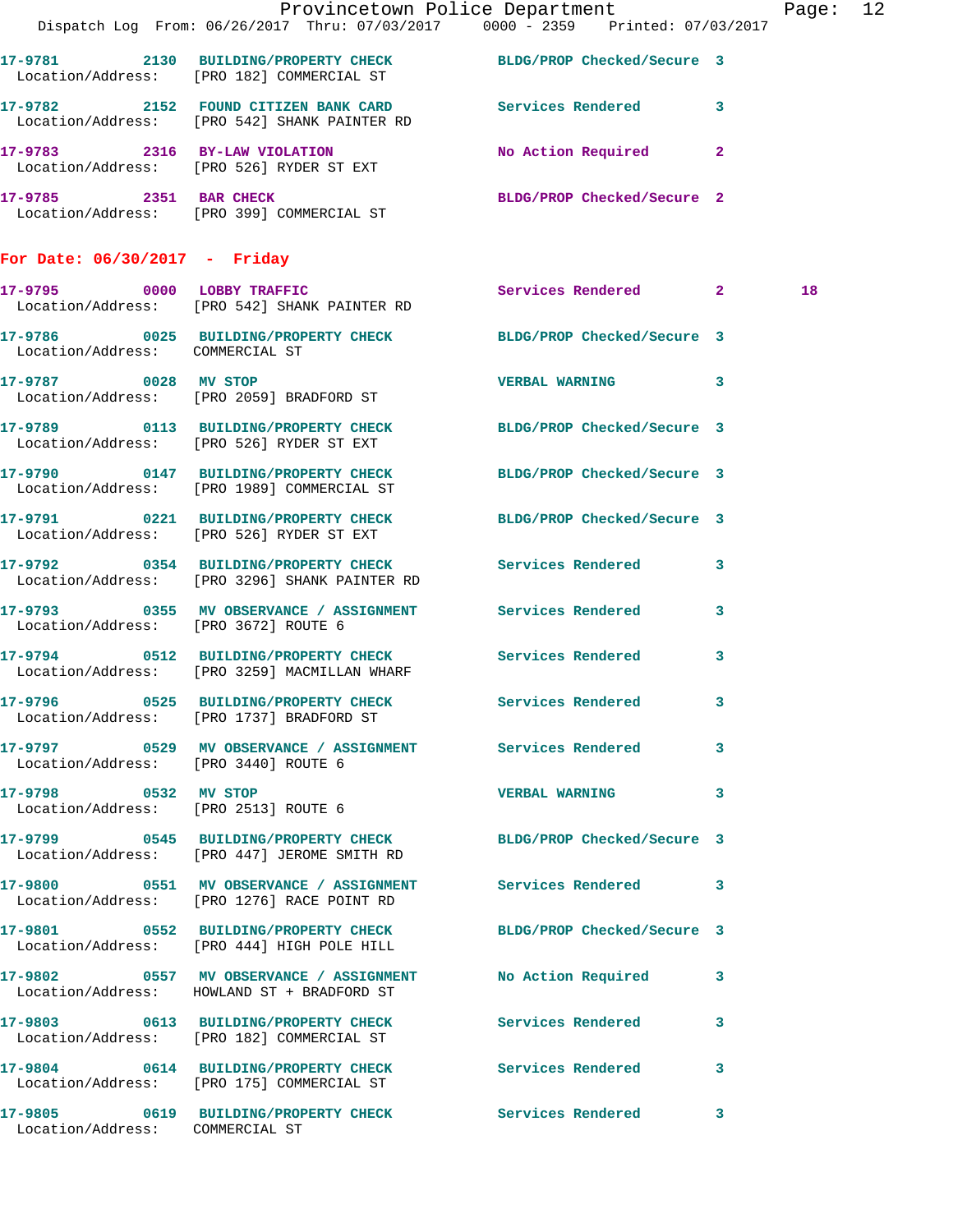|                                        | 17-9806 0647 BY-LAW VIOLATION<br>Location/Address: [PRO 30] BRADFORD ST                                       | Services Rendered          | $\overline{a}$ |
|----------------------------------------|---------------------------------------------------------------------------------------------------------------|----------------------------|----------------|
|                                        | 17-9807 0700 HEAD PAIN/EVALUATION DATIENT REFUSAL<br>Location/Address: [PRO 367] COMMERCIAL ST                |                            | 1              |
|                                        | 17-9808 0739 PARK, WALK & TALK<br>Location/Address: [PRO 165] COMMERCIAL ST                                   | Services Rendered          | $\overline{a}$ |
| 17-9809 0810 911 MISDIAL               | Location/Address: [PRO 521] ROUTE 6                                                                           | <b>Services Rendered</b>   | 1              |
|                                        | 17-9810 0816 BUILDING/PROPERTY CHECK BLDG/PROP Checked/Secure 3<br>Location/Address: [PRO 3317] CEMETERY RD   |                            | $\mathbf{1}$   |
|                                        | 17-9812 0828 MV DISABLED<br>Location/Address: [PRO 542] SHANK PAINTER RD                                      | Services Rendered          | $\mathbf{2}$   |
|                                        | 17-9813 0830 BUILDING/PROPERTY CHECK BLDG/PROP Checked/Secure 3<br>Location/Address: [PRO 2500] COMMERCIAL ST |                            |                |
|                                        | 17-9814 0839 PET PANTRY<br>Location/Address: [PRO 3296] SHANK PAINTER RD                                      | Services Rendered          | 3              |
| Location/Address: SNAIL RD             | 17-9815 0857 MV OBSERVANCE / ASSIGNMENT Services Rendered                                                     |                            | 3              |
|                                        | 17-9816 0908 RESIDENTIAL ALARM<br>Location/Address: [PRO 2379] PILGRIM HEIGHTS RD                             | False Alarm                | 1              |
| Location/Address: [PRO 3287] ROUTE 6   | 17-9817 0938 BUILDING/PROPERTY CHECK BLDG/PROP Checked/Secure 3                                               |                            |                |
|                                        | 17-9818 0939 STROKE/TRANSPORT<br>Location/Address: [PRO 558] TREMONT ST                                       | Transported to Hospital 1  |                |
|                                        | 17-9819 1021 MV LOCKOUT<br>Location/Address: [PRO 1892] SHANK PAINTER RD                                      | Services Rendered          | $\mathbf{2}$   |
| Location/Address: [PRO 571] ALDEN ST   | 17-9820 1023 BUILDING/PROPERTY CHECK BLDG/PROP Checked/Secure 3                                               |                            |                |
|                                        | 17-9821 1027 PARK, WALK & TALK<br>Location/Address: [PRO 537] SHANK PAINTER RD                                | <b>Services Rendered</b>   | $\mathbf{2}$   |
|                                        | 17-9822 1100 BUILDING/PROPERTY CHECK<br>Location/Address: [PRO 3259] MACMILLAN WHARF                          | BLDG/PROP Checked/Secure 3 |                |
| 17-9824 1132 SCAM NOTICE               | Location/Address: [PRO 3202] SHANK PAINTER RD                                                                 | Services Rendered          | $\overline{a}$ |
|                                        | 17-9825 1138 PARKING COMPLAINT / GENERAL SPOKEN TO<br>Location/Address: [PRO 1638] COMMERCIAL ST              |                            | 3              |
| 17-9826 1139 MV COMPLAINT              | Location/Address: [PRO 365] COMMERCIAL ST                                                                     | Investigated               | $\mathbf{2}$   |
|                                        | 17-9827 1140 ASSIST CITIZEN<br>Location/Address: [PRO 1952] COMMERCIAL ST                                     | <b>Services Rendered</b>   | 3              |
| Location/Address: ROUTE 6 + HOWLAND ST | 17-9828 1158 MV OBSERVANCE / ASSIGNMENT Services Rendered                                                     |                            | 3              |
|                                        | 17-9829 1212 VANDALISM TO VESSEL<br>Location/Address: [PRO 3259] MACMILLAN WHARF                              | Investigated               | 3              |
| 17-9831 1248 SERVICE CALL              | Location/Address: [PRO 2645] SHANK PAINTER RD                                                                 | Services Rendered          | 3              |
| 17-9832                                | 1330 BUILDING/PROPERTY CHECK BLDG/PROP Checked/Secure 3                                                       |                            |                |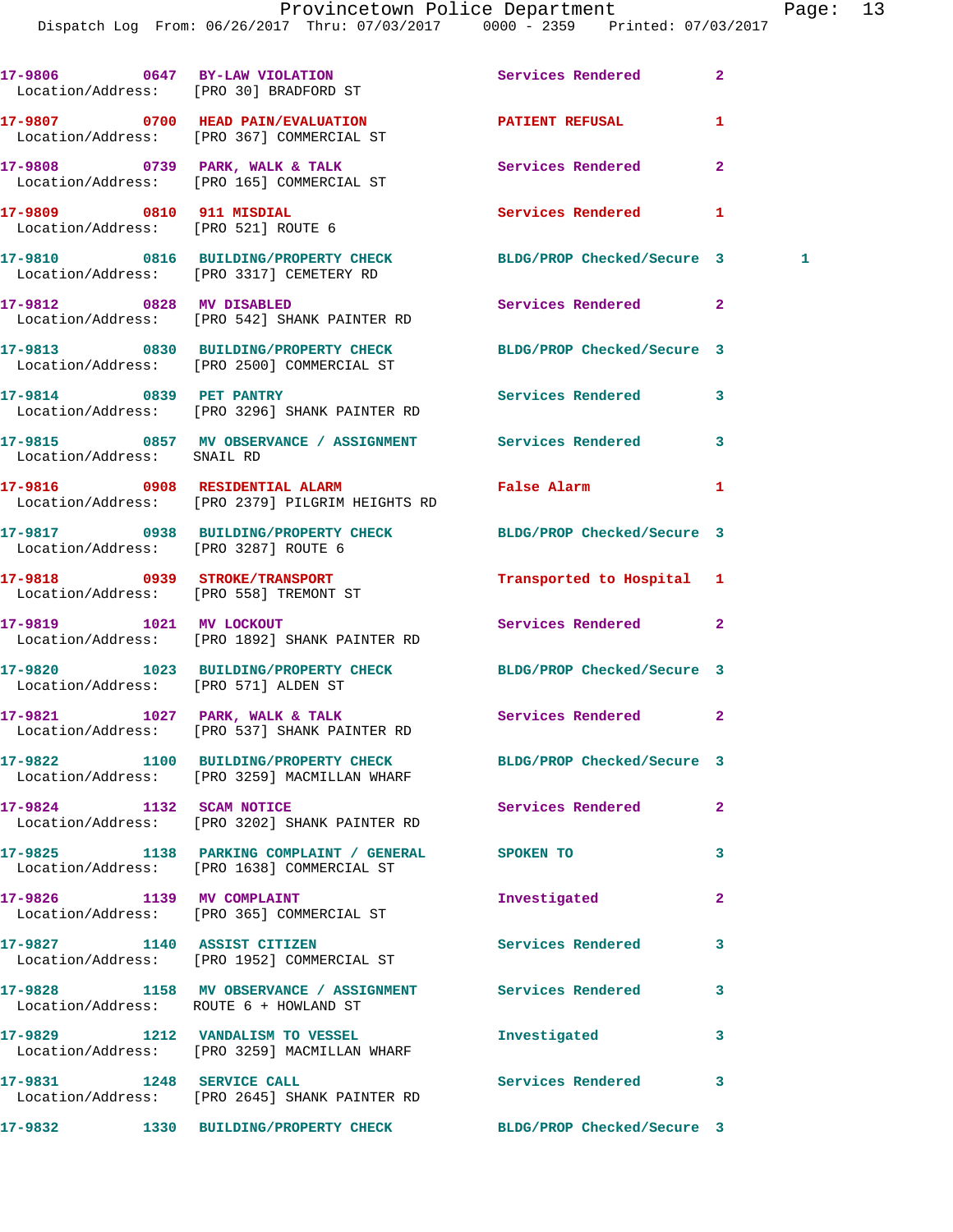|                                                                          | Provincetown Police Department<br>Dispatch Log From: 06/26/2017 Thru: 07/03/2017 0000 - 2359 Printed: 07/03/2017 |                            |                |
|--------------------------------------------------------------------------|------------------------------------------------------------------------------------------------------------------|----------------------------|----------------|
|                                                                          | Location/Address: [PRO 3304] COMMERCIAL ST                                                                       |                            |                |
|                                                                          | 17-9834 1447 MEDICAL EMERGENCY<br>Location/Address: [PRO 155] COMMERCIAL ST                                      | Transported to Hospital 1  |                |
|                                                                          | 17-9835 1518 BUILDING/PROPERTY CHECK BLDG/PROP Checked/Secure 3<br>Location/Address: [PRO 3292] COMMERCIAL ST    |                            |                |
|                                                                          | 17-9836 1520 PARK, WALK & TALK<br>Location/Address: [PRO 175] COMMERCIAL ST                                      | Services Rendered          | $\mathbf{2}$   |
| 17-9837 1528 HAZARDS                                                     | Location/Address: [PRO 433] RYDER ST EXT                                                                         | Services Rendered          | $\mathbf{2}$   |
|                                                                          | 17-9838 1545 FOUND BRACELET<br>Location/Address: [PRO 542] SHANK PAINTER RD                                      | <b>Services Rendered</b>   | 3              |
| 17-9839 1601 TURTLE IN ROADWAY<br>Location/Address: ROUTE 6 + HOWLAND ST |                                                                                                                  | <b>GONE ON ARRIVAL</b>     | $\mathbf{2}$   |
| Refer To Accident: 17-37-AC                                              | 17-9840 1613 MV HIT & RUN<br>Location/Address: [PRO 1953] COMMERCIAL ST                                          | Investigated               | $\overline{a}$ |
| 17-9842 1705 ANIMAL CALL                                                 | Location/Address: [PRO 357] COMMERCIAL ST                                                                        | Could Not Locate           | $\mathbf{2}$   |
|                                                                          | 17-9843 1812 PARK, WALK & TALK<br>Location/Address: [PRO 3442] COMMERCIAL ST                                     | <b>Services Rendered</b>   | $\mathbf{2}$   |
|                                                                          | 17-9844 1824 COMPLAINT<br>Location/Address: [PRO 2810] COMMERCIAL ST                                             | <b>Services Rendered</b>   | 3              |
| 17-9845 1904 FOLLOW UP<br>Refer To Accident: 17-36-AC                    | Location/Address: [PRO 542] SHANK PAINTER RD                                                                     | Services Rendered          | $\mathbf{2}$   |
|                                                                          | 17-9846 1928 BUILDING/PROPERTY CHECK Services Rendered<br>Location/Address: [PRO 3259] MACMILLAN WHARF           |                            | 3              |
|                                                                          | 17-9847 1951 BUILDING/PROPERTY CHECK BLDG/PROP Checked/Secure 3<br>Location/Address: [PRO 519] RACE POINT RD     |                            |                |
|                                                                          | 17-9848 1957 BUILDING/PROPERTY CHECK BLDG/PROP Checked/Secure 3<br>Location/Address: [PRO 3033] COMMERCIAL ST    |                            |                |
| 17-9849 2003 FOUND PROPERTY                                              | Location/Address: [PRO 2427] COMMERCIAL ST                                                                       | Services Rendered          | 3              |
|                                                                          | 17-9850 2006 BUILDING/PROPERTY CHECK<br>Location/Address: [PRO 2483] COMMERCIAL ST                               | BLDG/PROP Checked/Secure 3 |                |
| Location/Address: COMMERCIAL ST                                          | 17-9851 2045 BUILDING/PROPERTY CHECK                                                                             | BLDG/PROP Checked/Secure 3 |                |
|                                                                          | 17-9855 2206 BUILDING/PROPERTY CHECK<br>Location/Address: [PRO 2543] MACMILLAN WHARF                             | BLDG/PROP Checked/Secure 3 |                |
| 17-9856 2212 MISSING PERSON                                              | Location/Address: [PRO 106] COMMERCIAL ST                                                                        | Services Rendered          | 1              |
| Location/Address: COMMERCIAL ST                                          |                                                                                                                  |                            | 3              |
| 17-9859 2325 DISTURBANCE                                                 | Location/Address: [PRO 208] COMMERCIAL ST                                                                        | <b>Services Rendered</b>   | 1              |
| 17-9860 2342 TRESPASS                                                    | Location/Address: [PRO 3443] COMMERCIAL ST                                                                       | Services Rendered          | $\mathbf{2}$   |
| 17-9861 2351 ALARM - GENERAL                                             |                                                                                                                  | BLDG/PROP Checked/Secure 1 |                |

Page:  $14$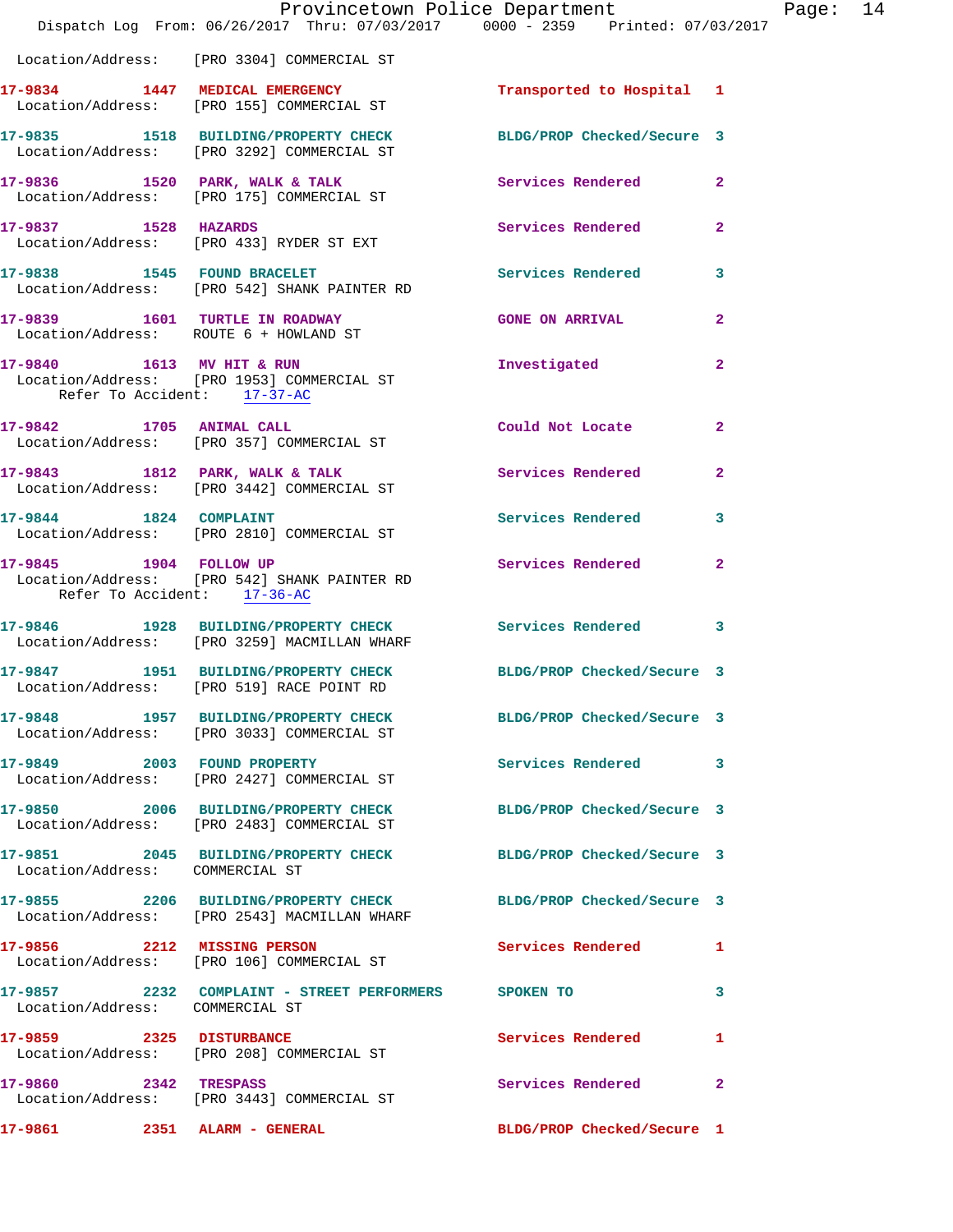Location/Address: [PRO 2419] COMMERCIAL ST

## **For Date: 07/01/2017 - Saturday**

|                                                    | 17-9858 0000 LOBBY TRAFFIC<br>Location/Address: [PRO 542] SHANK PAINTER RD                                      | Services Rendered 2      |              | 26 |
|----------------------------------------------------|-----------------------------------------------------------------------------------------------------------------|--------------------------|--------------|----|
|                                                    | 17-9862 0006 BUILDING/PROPERTY CHECK BLDG/PROP Checked/Secure 3<br>Location/Address: [PRO 3259] MACMILLAN WHARF |                          |              |    |
|                                                    | 17-9863 0011 BUILDING/PROPERTY CHECK Services Rendered 3<br>Location/Address: [PRO 433] RYDER ST EXT            |                          |              |    |
|                                                    | 17-9864 0022 BUILDING/PROPERTY CHECK BLDG/PROP Checked/Secure 3<br>Location/Address: [PRO 3033] COMMERCIAL ST   |                          |              |    |
|                                                    | 17-9865 0025 BUILDING/PROPERTY CHECK BLDG/PROP Checked/Secure 3<br>Location/Address: [PRO 526] RYDER ST EXT     |                          |              |    |
|                                                    | 17-9866 60026 COMPLAINT - STREET PERFORMERS SPOKEN TO<br>Location/Address: [PRO 196] COMMERCIAL ST              |                          | 3            |    |
|                                                    | 17-9868 0038 MV OBSERVANCE / ASSIGNMENT No Action Required<br>Location/Address: ALDEN ST + BRADFORD ST          |                          | 3            |    |
| 17-9869 0046 BAR CHECK                             | Location/Address: [PRO 3443] COMMERCIAL ST                                                                      | LICENSING/NO ACTION      | $\mathbf{2}$ |    |
|                                                    | 17-9871 0053 COMPLAINT - STREET PERFORMERS SPOKEN TO<br>Location/Address: [PRO 185] COMMERCIAL ST               |                          | 3            |    |
|                                                    | 17-9873 0110 DISTURBANCE<br>Location/Address: [PRO 399] COMMERCIAL ST                                           | <b>GONE ON ARRIVAL</b>   | 1            |    |
| Refer To Arrest: 17-108-AR                         | 17-9874 0116 DISORDERLY<br>Location/Address: RYDER ST + COMMERCIAL ST                                           | Arrest(s) Made           | $\mathbf{2}$ |    |
| 17-9875 0126 MV STOP<br>Location/Address: RYDER ST |                                                                                                                 | <b>VERBAL WARNING</b>    | 3            |    |
|                                                    | 17-9876 0158 BUILDING/PROPERTY CHECK BLDG/PROP Checked/Secure 3<br>Location/Address: [PRO 526] RYDER ST EXT     |                          |              |    |
| Refer To Arrest: 17-108-AR                         | 17-9877 0213 MEDICAL EVAL<br>Location/Address: [PRO 542] SHANK PAINTER RD                                       | PATIENT REFUSAL          | 1            |    |
| 17-9878 0449 MEDICAL EVAL                          | Location/Address: [PRO 542] SHANK PAINTER RD<br>Refer To Arrest: 17-108-AR                                      | Services Rendered 1      |              |    |
| Location/Address: [PRO 521] ROUTE 6                | 17-9879 		 0534 MV OBSERVANCE / ASSIGNMENT Services Rendered                                                    |                          | 3            |    |
|                                                    | 17-9880 0612 BUILDING/PROPERTY CHECK<br>Location/Address: [PRO 2206] COMMERCIAL ST                              | Services Rendered        | 3            |    |
| 17-9881 0642 LOST WALLET                           | Location/Address: [PRO 542] SHANK PAINTER RD                                                                    | <b>Services Rendered</b> | 3            |    |
|                                                    | 17-9883 0918 BURGLAR ALARM<br>Location/Address: [PRO 3207] COMMERCIAL ST                                        | <b>False Alarm</b>       | 1            |    |
| 17-9884 0922 MV STOP                               | Location/Address: [PRO 2577] BRADFORD ST                                                                        | <b>VERBAL WARNING</b>    | 3            |    |
| 17-9885 0922 WILD CARE RUN                         | Location/Address: [PRO 542] SHANK PAINTER RD                                                                    | Services Rendered        | $\mathbf{2}$ |    |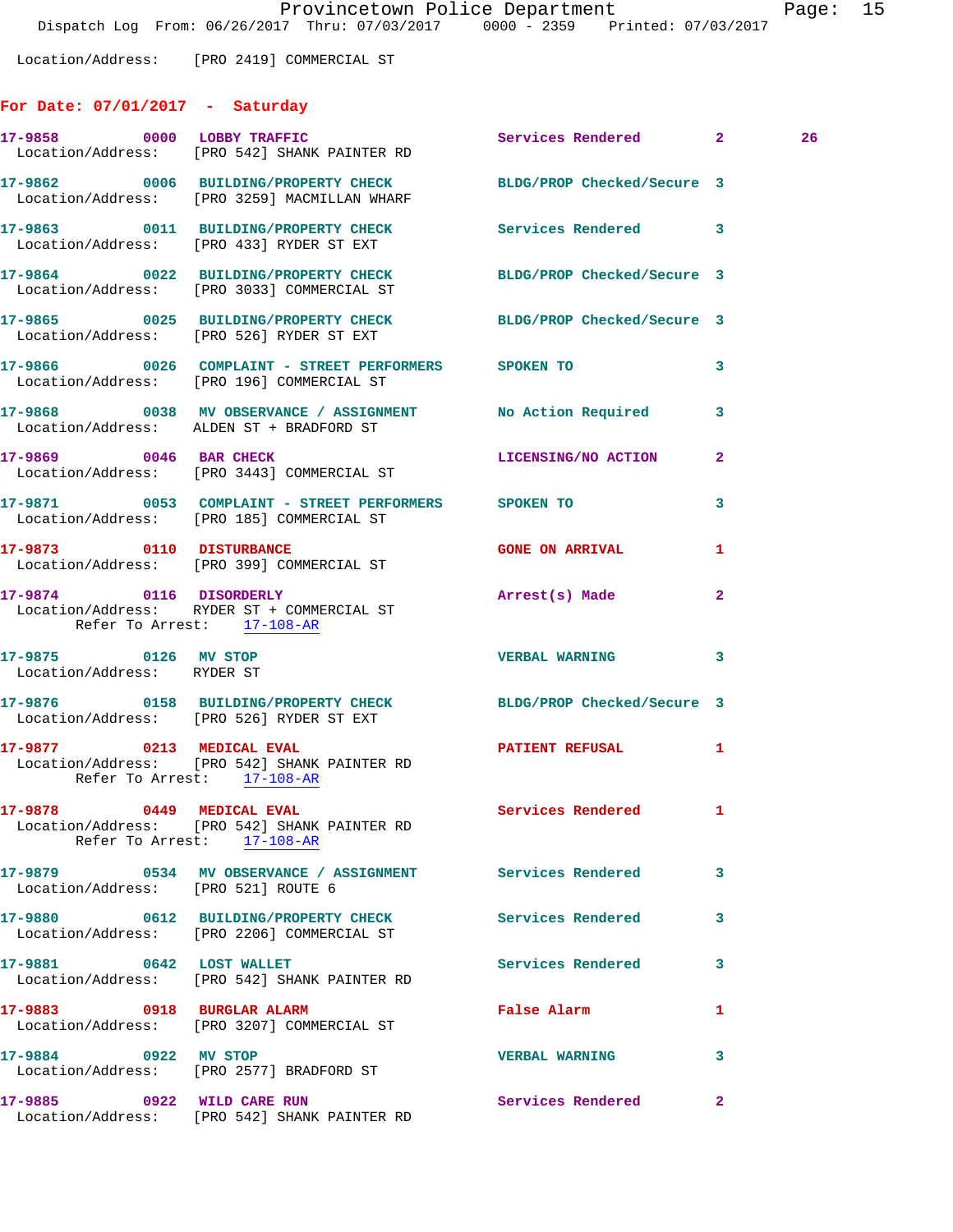## Provincetown Police Department Page: 16

| 17-9886 0945 WATER LEAK<br>Location/Address: FISHBURN CT          |                                                                                                                   | Unfounded                 | 3              |
|-------------------------------------------------------------------|-------------------------------------------------------------------------------------------------------------------|---------------------------|----------------|
| 17-9887 1015 LOST NY LICENSE                                      | Location/Address: [PRO 542] SHANK PAINTER RD                                                                      | <b>Services Rendered</b>  | 3              |
| 17-9888 1020 RENTAL SCAM                                          | Location/Address: [PRO 994] MILLER HILL RD                                                                        | Services Rendered         | $\mathbf{2}$   |
| 17-9889 1107 DOG INCIDENT                                         | Location/Address: [PRO 105] COMMERCIAL ST                                                                         | Services Rendered         | $\mathbf{2}$   |
|                                                                   | 17-9890 1136 BUILDING/PROPERTY CHECK<br>Location/Address: [PRO 3259] MACMILLAN WHARF                              | <b>Services Rendered</b>  | 3              |
|                                                                   | 17-9891 1149 PARKED MV COMPLAINT<br>Location/Address: [PRO 1229] MOZART AVE                                       | Citation/Warning Issued 2 |                |
|                                                                   | 17-9892 1308 FOLLOW UP<br>Location/Address: [PRO 542] SHANK PAINTER RD                                            | FOLLOW UP                 | $\mathbf{2}$   |
| 17-9893 1316 CANINE EVENT                                         | Location/Address: [PRO 1952] COMMERCIAL ST                                                                        | Services Rendered 2       |                |
|                                                                   | 17-9894 1319 MV VS PEDESTRIAN<br>Location/Address: JOHNSON ST + BRADFORD ST                                       | Services Rendered         | 1              |
|                                                                   | 17-9895 1426 DOCTOR-ORDERED TRANSPORT<br>Location/Address: [PRO 440] HARRY KEMP WAY                               | Transported to Hospital 1 |                |
|                                                                   | 17-9896 1432 PET SUPPLIES<br>Location/Address: [PRO 2492] WINSLOW ST                                              | Services Rendered         | $\mathbf{2}$   |
|                                                                   | 17-9898 1515 PARK, WALK & TALK<br>Location/Address: [PRO 105] COMMERCIAL ST                                       | Services Rendered         | $\mathbf{2}$   |
|                                                                   | 17-9899 1537 MV DISABLED<br>Location/Address: [PRO 272] COMMERCIAL ST                                             | Services Rendered         | $\mathbf{2}$   |
|                                                                   | 17-9900 1542 TRESPASSING COMPLAINT<br>Location/Address: [PRO 1120] THISTLEMORE RD                                 | Investigated              | $\mathbf{2}$   |
| 17-9901 1655 HARASSMENT                                           | Location/Address: [PRO 2977] COMMERCIAL ST                                                                        | SPOKEN TO                 | $\overline{2}$ |
|                                                                   | 17-9902 1710 LEFT W/O PAYING FOR MEAL<br>Location/Address: RYDER ST + COMMERCIAL ST<br>Refer To Arrest: 17-109-AR | Services Rendered         |                |
| 17-9903 1724 COMPLAINT                                            | Location/Address: [PRO 542] SHANK PAINTER RD                                                                      | Services Rendered 3       |                |
|                                                                   | 17-9904 1733 PARK, WALK & TALK<br>Location/Address: [PRO 105] COMMERCIAL ST                                       | Services Rendered 2       |                |
|                                                                   | 17-9905 1738 TRAFFIC CONTROL<br>Location/Address: [PRO 146] COMMERCIAL ST                                         | Services Rendered         | $\mathbf{3}$   |
|                                                                   | 17-9906 1739 LARCENY / FORGERY / FRAUD<br>Location/Address: [PRO 3296] SHANK PAINTER RD                           | <b>GONE ON ARRIVAL</b>    | $\mathbf{2}$   |
| 17-9907 1744 DISTURBANCE (CIT)<br>Location/Address: COMMERCIAL ST |                                                                                                                   | <b>Services Rendered</b>  | 1              |
|                                                                   | 17-9908 1751 FOLLOW UP/ARREST<br>Location/Address: [PRO 105] COMMERCIAL ST<br>Refer To Arrest: 17-109-AR          | Arrest(s) Made            | $\mathbf{2}$   |
|                                                                   | 17-9909 1823 SEWER BACK UP TROUBLE<br>Location/Address: [PRO 352] COMMERCIAL ST                                   | Services Rendered 3       |                |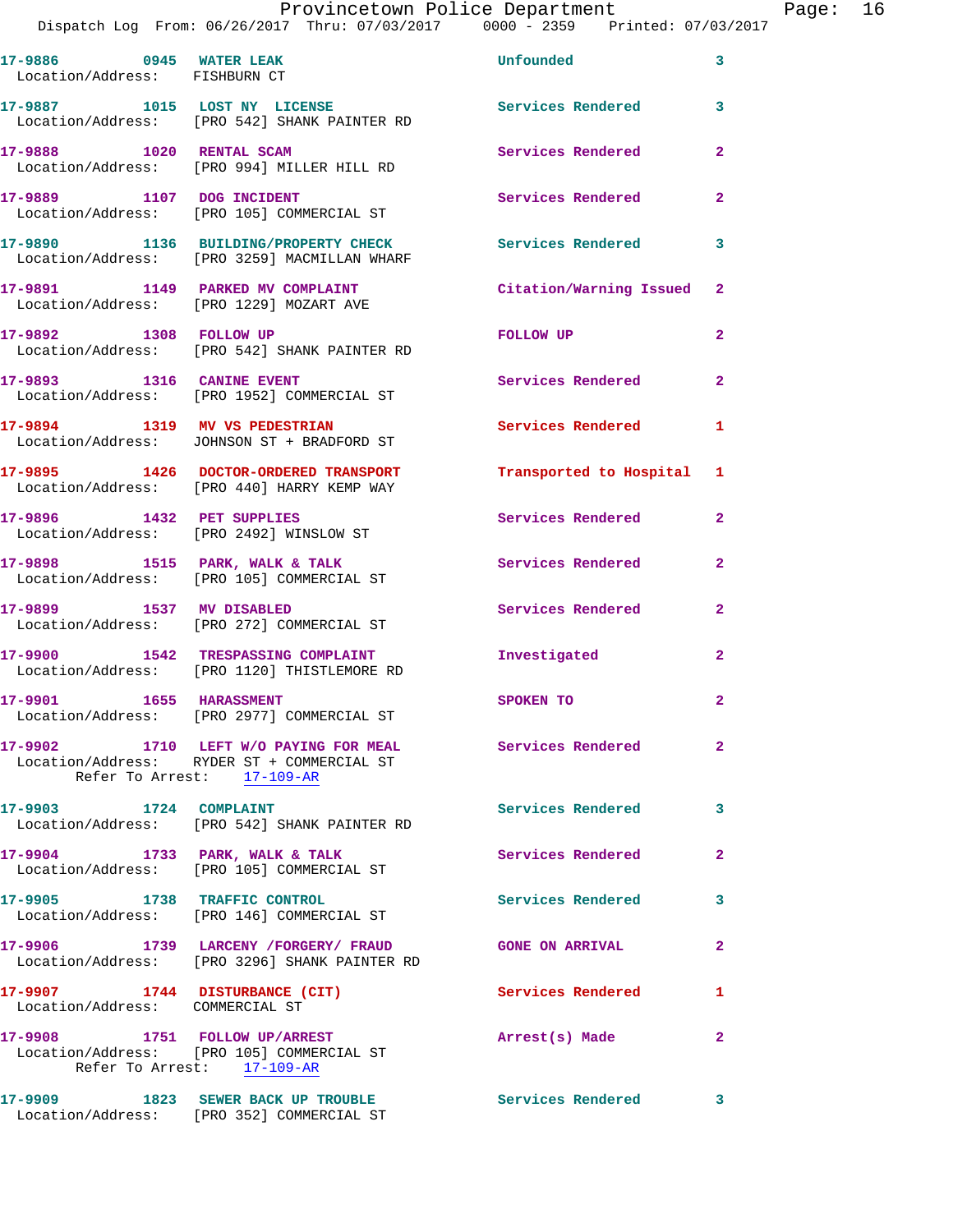|                                                             | Provincetown Police Department<br>Dispatch Log From: 06/26/2017 Thru: 07/03/2017 0000 - 2359 Printed: 07/03/2017 |                          |                |
|-------------------------------------------------------------|------------------------------------------------------------------------------------------------------------------|--------------------------|----------------|
| Location/Address: COMMERCIAL ST                             | 17-9910 1853 FOLLOW UP (CIT)                                                                                     | <b>SPOKEN TO</b>         | $\mathbf{2}$   |
| Refer To Accident: 17-38-AC                                 | 17-9911 1910 MV ACCIDENT<br>Location/Address: [PRO 175] COMMERCIAL ST                                            | Services Rendered        | 1              |
|                                                             | 17-9912 1934 VERBAL ALTERCATION<br>Location/Address: [PRO 395] COMMERCIAL ST                                     | SPOKEN TO                | 1              |
|                                                             | 17-9913 1939 PARK, WALK & TALK<br>Location/Address: [PRO 105] COMMERCIAL ST                                      | <b>Services Rendered</b> | $\overline{2}$ |
| 17-9914 1950 DISTURBANCE                                    | Location/Address: [PRO 3442] COMMERCIAL ST                                                                       | Peace Restored           | 1              |
| 17-9915 2004 DISTURBANCE<br>Location/Address: COMMERCIAL ST |                                                                                                                  | Services Rendered        | 1              |
| 17-9916 2005 EVAL<br>Location/Address: COMMERCIAL ST        |                                                                                                                  | <b>Services Rendered</b> | 1              |
|                                                             | 17-9917 2016 MISSING PERSON<br>Location/Address: [PRO 105] COMMERCIAL ST                                         | FOLLOW UP                | 1              |
|                                                             | 17-9918 2018 FOUND IPHONE<br>Location/Address: [PRO 542] SHANK PAINTER RD                                        | <b>Services Rendered</b> | 3              |
| 17-9919 2024 FOUND WALLET                                   | Location/Address: [PRO 542] SHANK PAINTER RD                                                                     | <b>Services Rendered</b> | 3              |
| 17-9920 2026 THREATS VIA TEXT                               | Location/Address: [PRO 208] COMMERCIAL ST                                                                        | <b>Services Rendered</b> | $\overline{2}$ |
| 17-9921 2050 LOOSE DOGS                                     |                                                                                                                  | Services Rendered        | $\overline{2}$ |

Page: 17

**17-9922 2103 ASSIST AGENCY / TPD Services Rendered 3**  Location/Address: [PRO 2521] ROUTE 6 **17-9923 2141 FOLLOW UP Services Rendered 2**  Location/Address: [PRO 526] RYDER ST EXT **17-9926 2210 MEDICAL EMERGENCY Transported to Hospital 1**  Location/Address: COMMERCIAL ST **17-9929 2322 COMPLAINT - STREET PERFORMERS SPOKEN TO 3**  Location/Address: [PRO 196] COMMERCIAL ST **17-9931 2347 MV COMPLAINT Services Rendered 2**  Location: [PRO 3431] LOPES SQUARE **17-9932 2354 FOLLOW UP FOLLOW UP 2** 

 Location/Address: [PRO 2737] COMMERCIAL ST Refer To Arrest: 17-109-AR

Location/Address: COOK ST + COMMERCIAL ST

## **For Date: 07/02/2017 - Sunday**

| 17–9933 | 0000 | LOBBY TRAFFIC<br>Location/Address: [PRO 542] SHANK PAINTER RD              | Services Rendered          | $\mathbf{2}$ | 9 |
|---------|------|----------------------------------------------------------------------------|----------------------------|--------------|---|
| 17–9935 | 0011 | <b>BAR CHECK</b><br>Location/Address: [PRO 221] COMMERCIAL ST              | BLDG/PROP Checked/Secure 2 |              |   |
| 17–9936 | 0013 | MEDICAL EMERGENCY<br>Location/Address: [PRO 3089] BRADFORD ST              | Transported to Hospital 1  |              |   |
| 17–9937 | 0020 | <b>BUILDING/PROPERTY CHECK</b><br>Location/Address: [PRO 433] RYDER ST EXT | Services Rendered          | 3            |   |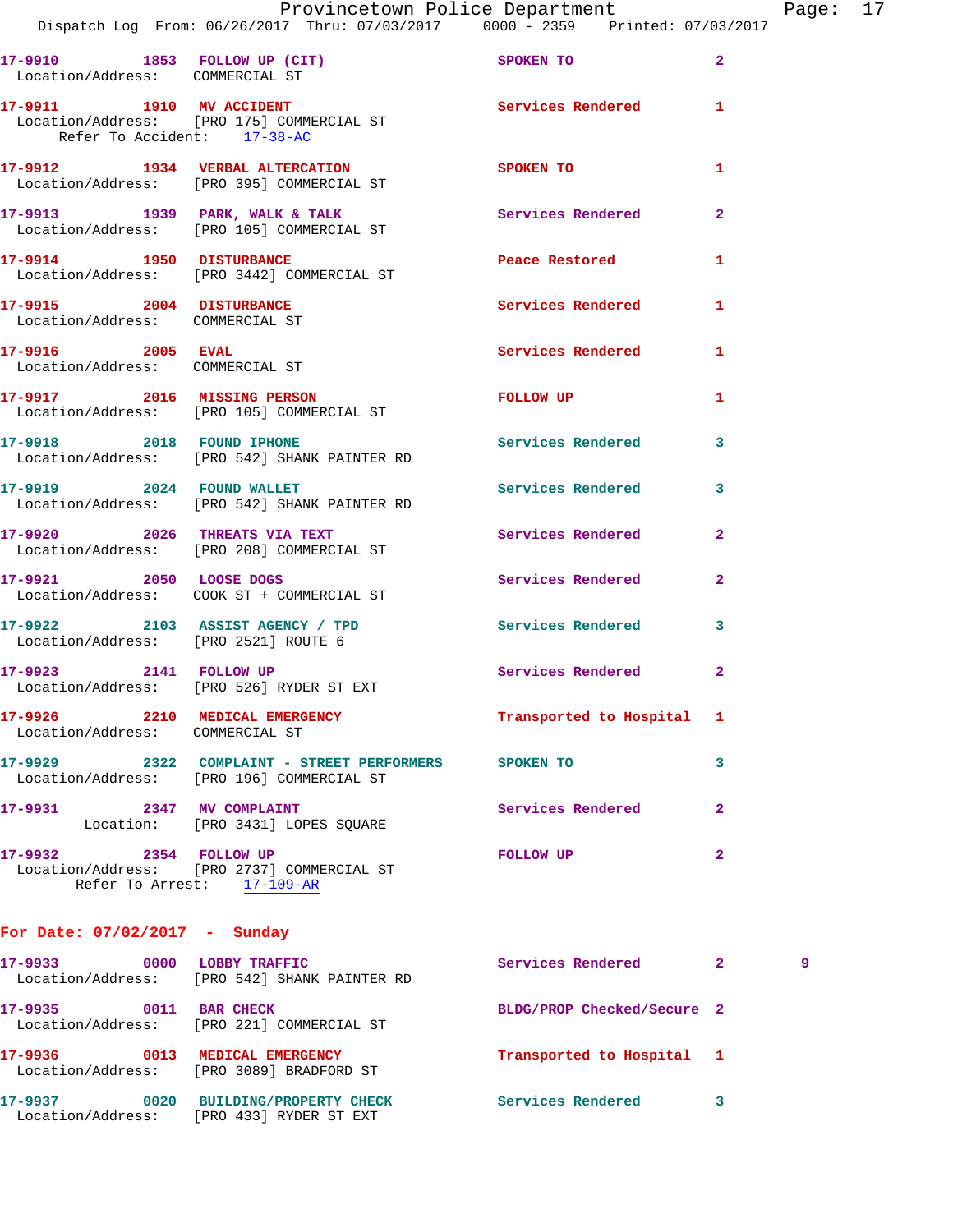|                                      | Provincetown Police Department                                                 |                    |              | Page: | 18 |
|--------------------------------------|--------------------------------------------------------------------------------|--------------------|--------------|-------|----|
|                                      | Dispatch Log From: 06/26/2017 Thru: 07/03/2017 0000 - 2359 Printed: 07/03/2017 |                    |              |       |    |
| 17-9938<br>0022<br>Location/Address: | MEDICAL EMERGENCY<br>BRADFORD ST + ALDEN ST                                    | Services Rendered  |              |       |    |
| 17–9939<br>0025<br>Location/Address: | COMPLAINT<br>[PRO 3430] COMMERCIAL ST                                          | No Action Required |              |       |    |
| 17-9940<br>0029                      | <b>BAR CHECK</b><br>Location/Address: [PRO 399] COMMERCIAL ST                  | Services Rendered  | $\mathbf{2}$ |       |    |

**17-9941** 0030 BAR CHECK **17-9941 17-9941** 2 Location/Address: [PRO 3276] COMMERCIAL ST

Location/Address: [PRO 3236] COMMERCIAL ST

Location/Address: SNAIL RD

Location/Address: [PRO 1737] BRADFORD ST

Location/Address: [PRO 1645] HARRY KEMP WAY

Location/Address: COMMERCIAL ST

**17-9959 0516 FOUND DEBIT CARD Services Rendered 3**  Location/Address: COMMERCIAL ST

Location/Address: COMMERCIAL ST

**17-9942 0031 BAR CHECK Services Rendered 2** 

Location/Address: CARVER ST + BRADFORD ST

Location/Address: [PRO 32] BRADFORD ST

**17-9947 0145 COMPLAINT Services Rendered 3**  Location/Address: [PRO 106] COMMERCIAL ST

**17-9948 0220 MV STOP VERBAL WARNING 3**  Location/Address: BRADFORD ST + THISTLEMORE RD

**17-9949 0225 NOISE COMPLAINT SPOKEN TO 3** 

**17-9950 0234 PARKING COMPLAINT / GENERAL No Action Required 3**  Location/Address: [PRO 75] CAPTAIN BERTIES WAY

**17-9951 0250 SUSPICIOUS ACTIVITY Services Rendered 2** 

Location/Address: [PRO 2420] BRADFORD ST

**17-9953 0305 MISSING PERSON Could Not Locate 1 1**  Location/Address: [PRO 2391] BRADFORD ST

**17-9954 0320 FOLLOW UP FOLLOW UP 2** 

**17-9955 0338 BUILDING/PROPERTY CHECK BLDG/PROP Checked/Secure 3** 

**17-9957 0435 BUILDING/PROPERTY CHECK BLDG/PROP Checked/Secure 3** 

**17-9960 0658 LOST KEYS Services Rendered 3**  Location/Address: [PRO 542] SHANK PAINTER RD

**17-9962 0734 BY-LAW VIOLATION VERBAL WARNING 2** 

**17-9963 0802 LOST BAG/SHOES Services Rendered 3** 

Location/Address: [PRO 542] SHANK PAINTER RD

Location/Address: [PRO 2977] COMMERCIAL ST

**17-9944 0104 TRAFFIC CONTROL Services Rendered 3** 

**17-9945 0104 B & E BURGLARY FOLLOW UP 2** 

Location/Address: [PRO 1634] COMMERCIAL ST

**17-9952 0256 MEDICAL EMERGENCY Transported to Hospital 1** 

Location/Address: [PRO 2420] BRADFORD ST

Location/Address: [PRO 3259] MACMILLAN WHARF

**17-9956 0420 BUILDING/PROPERTY CHECK BLDG/PROP Checked/Secure 3** 

**17-9958 0514 FOUND BOAT KEY Services Rendered 3** 

**17-9964 0810 DECEASED COYOTE Services Rendered 2 1**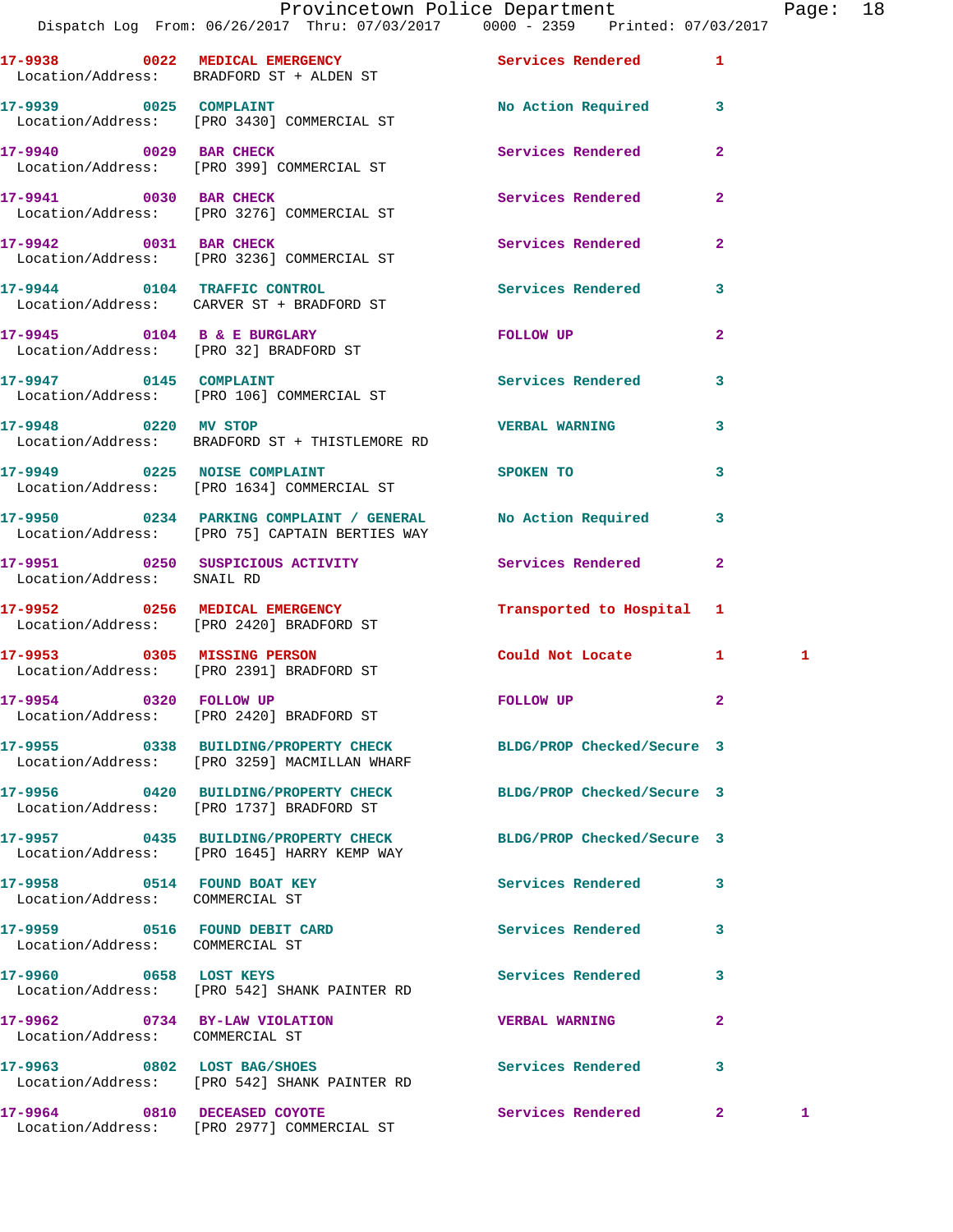|                                                                    | 17-9965 0825 B & E BURGLARY<br>Location/Address: [PRO 3674] COMMERCIAL ST         | <b>Unfounded</b>          | $\overline{a}$ |   |
|--------------------------------------------------------------------|-----------------------------------------------------------------------------------|---------------------------|----------------|---|
|                                                                    | 17-9966 0919 LOCK BOX REMOVAL<br>Location/Address: [PRO 1237] MILLER HILL RD      | Services Rendered         | 3              |   |
|                                                                    | 17-9968 0922 BIKE ACCIDENT<br>Location/Address: [PRO 3260] BRADFORD ST EXT        | Transported to Hospital   | $\mathbf{2}$   |   |
|                                                                    | 17-9970 0954 ALARM - FIRE<br>Location/Address: [PRO 1202] COMMERCIAL ST           | <b>False Alarm</b>        | 1              |   |
|                                                                    | 17-9972 1024 EVALUATION/TRANSPORT<br>Location/Address: [PRO 542] SHANK PAINTER RD | Transported to Hospital 1 |                |   |
|                                                                    | 17-9974 1044 TRAFFIC CONTROL<br>Location/Address: POINT ST + COMMERCIAL ST        | Services Rendered         | 3              |   |
|                                                                    | 17-9975 1053 PARKED MV COMPLAINT<br>Location/Address: [PRO 3099] SHANK PAINTER RD | Services Rendered         | $\overline{a}$ |   |
| Location/Address: BREWSTER ST                                      | 17-9976 1055 PARKED MV COMPLAINT                                                  | <b>Services Rendered</b>  | $\mathbf{2}$   |   |
| Location/Address: COMMERCIAL ST                                    | 17-9979 1136 PARKED MV COMPLAINT CONS GONE ON ARRIVAL                             |                           | $\mathbf{2}$   |   |
| Refer To Arrest: 17-109-AR                                         | 17-9981 1151 EVALUATION<br>Location/Address: [PRO 542] SHANK PAINTER RD           | Services Rendered         | 1              |   |
|                                                                    | 17-9982 1210 DRONE COMPLAINT                                                      | Services Rendered         | $\mathbf{2}$   |   |
|                                                                    | Location/Address: [PRO 1783] FRANKLIN ST                                          |                           |                |   |
| 17-9983 1241 LOST IPHONE                                           | Location/Address: [PRO 542] SHANK PAINTER RD                                      | Services Rendered         | 3              |   |
|                                                                    | 17-9984 1251 LOST WALLET<br>Location/Address: [PRO 542] SHANK PAINTER RD          | Services Rendered         | 3              |   |
| 17-9985 1319 HAZARDS                                               | Location/Address: [PRO 385] COMMERCIAL ST                                         | Services Rendered         | $\overline{a}$ |   |
|                                                                    | 17-9986 1326 FIREWORKS<br>Location/Address: [PRO 3259] MACMILLAN WHARF            | Taken/Referred to Other 1 |                |   |
| 17-9987 1334 LOST IPHONE                                           | Location/Address: [PRO 542] SHANK PAINTER RD                                      | <b>Services Rendered</b>  | 3              |   |
| 17-9989 1432 LOST BANJO                                            | Location/Address: [PRO 542] SHANK PAINTER RD                                      | <b>Services Rendered</b>  | 3              |   |
| 17-9992 1458 LOST WALLET/FOUND                                     | Location/Address: [PRO 542] SHANK PAINTER RD                                      | Services Rendered         | 3              |   |
| 17-9993 1458 MV STOP<br>Location/Address: SEASHORE PARK DR         |                                                                                   | <b>Services Rendered</b>  | 3              |   |
| 17-9994 1518 ASSIST CITIZEN                                        | Location/Address: [PRO 105] COMMERCIAL ST                                         | SPOKEN TO                 | 3              |   |
|                                                                    | 17-9995 1530 PARK, WALK & TALK<br>Location/Address: [PRO 105] COMMERCIAL ST       | Services Rendered         | $\mathbf{2}$   |   |
| 17-9996 1540 MV DISABLED<br>Location/Address: CONWELL ST + ROUTE 6 |                                                                                   | Services Rendered         | $\mathbf{2}$   | 3 |
|                                                                    | 17-9997 1554 LOST PURSE/RETURNED<br>Location/Address: [PRO 542] SHANK PAINTER RD  | <b>Services Rendered</b>  | 3              |   |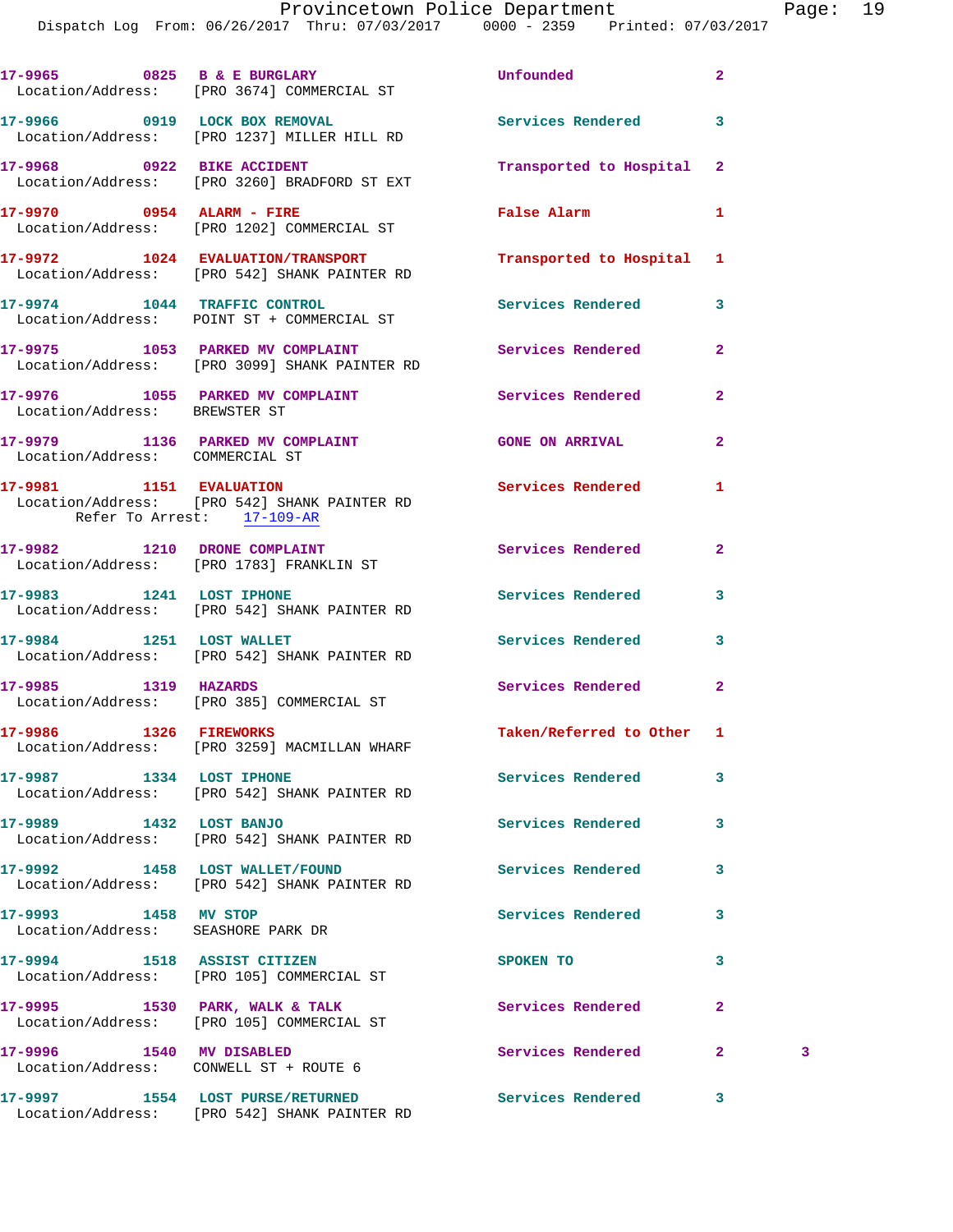|                                  | Dispatch Log From: 06/26/2017 Thru: 07/03/2017 0000 - 2359 Printed: 07/03/2017                                   | Provincetown Police Department |              | Page: $20$   |  |
|----------------------------------|------------------------------------------------------------------------------------------------------------------|--------------------------------|--------------|--------------|--|
|                                  | 17-9998 1606 LOST WALLET Services Rendered<br>Location/Address: [PRO 542] SHANK PAINTER RD                       |                                | $\mathbf{3}$ |              |  |
|                                  | 17-9999 1624 MV OBSERVANCE / ASSIGNMENT Services Rendered 3<br>Location/Address: HIGH POLE HILL + BRADFORD ST    |                                |              |              |  |
|                                  | 17-10001 1733 MEDICAL EMERGENCY<br>Location/Address: [PRO 2254] COMMERCIAL ST                                    | Transported to Hospital 1      |              | $\mathbf{2}$ |  |
|                                  | 17-10003 1752 FINGER CUT BLEEDING TROUBLE Services Rendered<br>Location/Address: [PRO 525] COMMERCIAL ST         |                                | 1            |              |  |
|                                  | 17-10005 1811 SERVICE CALL<br>Location/Address: [PRO 542] SHANK PAINTER RD                                       | SPOKEN TO                      | 3            |              |  |
|                                  | 17-10006 1815 LOST DEBIT CARD<br>Location/Address: [PRO 542] SHANK PAINTER RD                                    | Services Rendered              | 3            |              |  |
|                                  | 17-10007 1840 LOST IPHONE S5<br>Location/Address: [PRO 542] SHANK PAINTER RD                                     | Services Rendered              | 3            |              |  |
|                                  | 17-10008 1913 ALARM - GENERAL<br>Location/Address: [PRO 2326] TELEGRAPH HILL RD                                  | BLDG/PROP Checked/Secure 1     |              |              |  |
|                                  | 17-10009 1934 BUILDING/PROPERTY CHECK BLDG/PROP Checked/Secure 3<br>Location/Address: [PRO 2540] RACE POINT RD   |                                |              |              |  |
|                                  | 17-10011 1953 MV DISABLED<br>Location/Address: CONWELL ST + BRADFORD ST                                          | Services Rendered              | 3            |              |  |
| Location/Address: HARRY KEMP WAY | 17-10012 2000 MV OBSERVANCE / ASSIGNMENT Services Rendered                                                       |                                | $\mathbf{3}$ |              |  |
|                                  | 17-10013 2041 INJURED SEAGULL<br>Location/Address: [PRO 1472] COTTAGE ST                                         | Services Rendered              | 3            |              |  |
|                                  | 17-10014 2044 BUILDING/PROPERTY CHECK BLDG/PROP Checked/Secure 3<br>Location/Address: [PRO 3259] MACMILLAN WHARF |                                |              |              |  |
|                                  | 17-10015 2107 BUILDING/PROPERTY CHECK BLDG/PROP Checked/Secure 3<br>Location/Address: [PRO 3287] ROUTE 6         |                                |              |              |  |
|                                  | 17-10016 2127 DOG BITE<br>Location/Address: [PRO 542] SHANK PAINTER RD                                           | Services Rendered              |              |              |  |
| 17-10018 2136 FOUND I.D.         | Location/Address: [PRO 542] SHANK PAINTER RD                                                                     | Services Rendered              | 3            |              |  |
|                                  | 17-10019 2138 MEDICAL EMERGENCY<br>Location/Address: [PRO 3094] COMMERCIAL ST                                    | Transported to Hospital 1      |              | $\mathbf{2}$ |  |
|                                  | 17-10020 2150 FOUND BLACK SAMSUNG<br>Location/Address: [PRO 208] COMMERCIAL ST                                   | <b>Services Rendered</b>       | 3            |              |  |
| 17-10021 2158 SERVICE CALL       | Location/Address: [PRO 542] SHANK PAINTER RD                                                                     | SPOKEN TO                      | 3            |              |  |
|                                  | 17-10022 2209 BUILDING/PROPERTY CHECK BLDG/PROP Checked/Secure 3<br>Location/Address: [PRO 526] RYDER ST EXT     |                                |              |              |  |
|                                  | 17-10023 2220 NOISE COMPLAINT<br>Location/Address: [PRO 1864] CREEK HILL RD                                      | <b>Unfounded</b>               | 3            |              |  |
|                                  | 17-10024 2227 FOUND MA OLN<br>Location/Address: [PRO 542] SHANK PAINTER RD                                       | Services Rendered              | 3            |              |  |
| 17-10025 2308 NOISE COMPLAINT    | Location/Address: [PRO 312] COMMERCIAL ST                                                                        | SPOKEN TO                      | 3            |              |  |
| 17-10026 2310 MV COMPLAINT       |                                                                                                                  | <b>GONE ON ARRIVAL</b>         | $\mathbf{2}$ |              |  |

Location/Address: [PRO 3075] SHANK PAINTER RD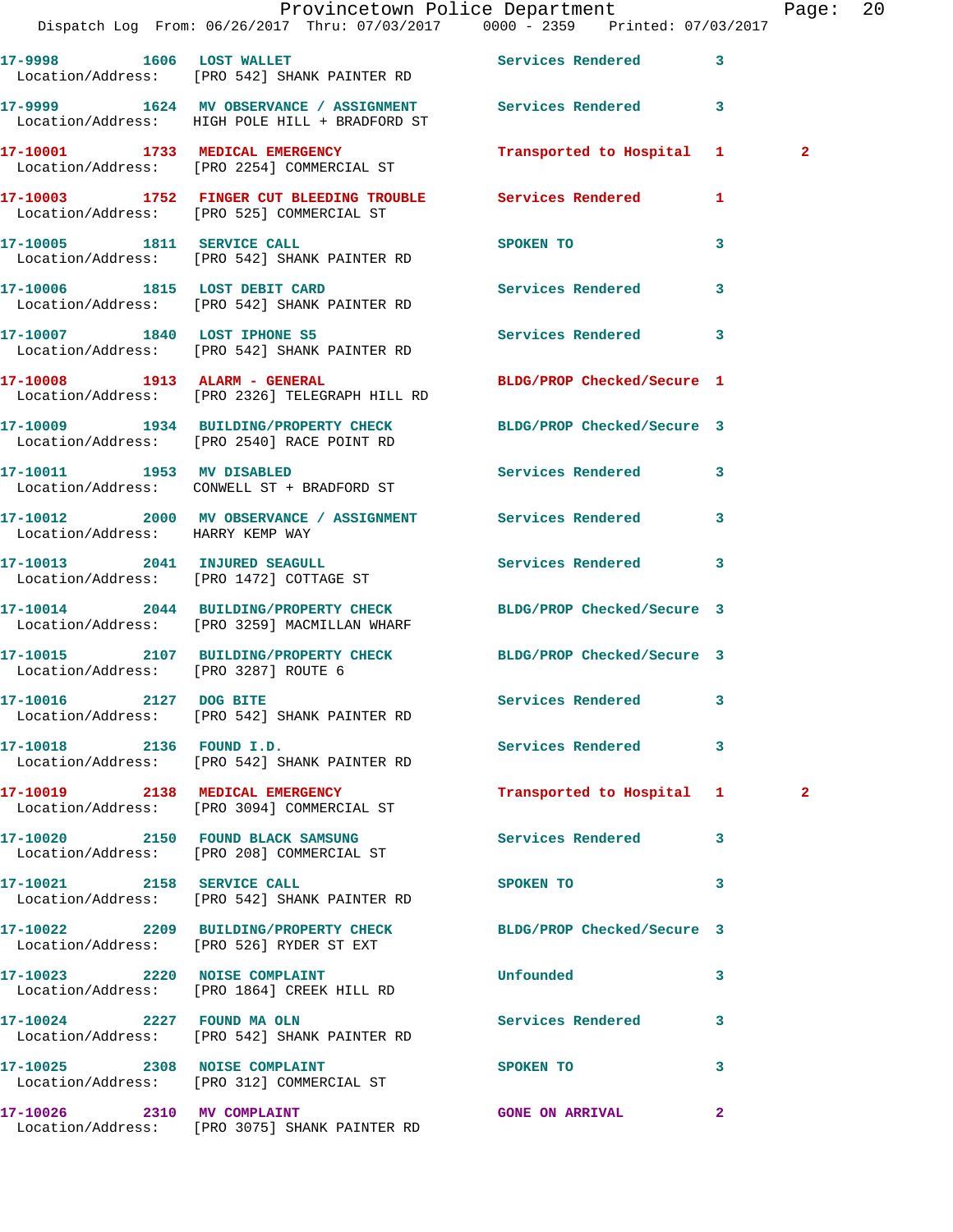Provincetown Police Department Fage: 21 Dispatch Log From: 06/26/2017 Thru: 07/03/2017 0000 - 2359 Printed: 07/03/2017 **17-10027 2312 ALARM - GENERAL False Alarm 1**  Location/Address: [PRO 1957] COMMERCIAL ST **17-10029 2358 BUILDING/PROPERTY CHECK BLDG/PROP Checked/Secure 3**  Location/Address: [PRO 3259] MACMILLAN WHARF **17-10030 2358 BUILDING/PROPERTY CHECK BLDG/PROP Checked/Secure 3**  Location/Address: [PRO 526] RYDER ST EXT **For Date: 07/03/2017 - Monday 17-10031 0000 LOBBY TRAFFIC Services Rendered 2**  Location/Address: [PRO 542] SHANK PAINTER RD **17-10032 0001 COMPLAINT SPOKEN TO 3**  Location/Address: [PRO 208] COMMERCIAL ST **17-10033 0011 COMPLAINT Could Not Locate 3**  Location/Address: [PRO 146] COMMERCIAL ST **17-10039 0121 MV DISABLED Services Rendered 2**  Location/Address: ROUTE 6 + SHANK PAINTER RD **17-10041 0129 DISTURBANCE SPOKEN TO 1**  Location/Address: [PRO 526] RYDER ST EXT **17-10042 0154 PARKING COMPLAINT / GATE Services Rendered 3**  Location/Address: [PRO 2520] PRINCE ST 17-10043 0224 NOISE COMPLAINT Services Rendered 3 Location/Address: AUNT SUKEYS WAY **17-10044 0230 MEDICAL EMERGENCY PATIENT REFUSAL 1**  Location/Address: [PRO 395] COMMERCIAL ST **17-10046 0230 FOUND BIKE LOCK KEY Services Rendered 3**  Location/Address: [PRO 542] SHANK PAINTER RD **17-10045** 0236 NOISE COMPLAINT SPOKEN TO 3 Location/Address: [PRO 2162] COMMERCIAL ST **17-10047 0301 FIRE , BRUSH Extinguished 1**  Location/Address: [PRO 2540] RACE POINT RD **17-10048 0357 BUILDING/PROPERTY CHECK BLDG/PROP Checked/Secure 3**  Location/Address: [PRO 516] RACE POINT RD **17-10049 0413 SUSPICIOUS ACTIVITY Services Rendered 2**  Location/Address: [PRO 539] SHANK PAINTER RD **17-10050 0548 BUILDING/PROPERTY CHECK Services Rendered 3**  Location/Address: [PRO 3430] COMMERCIAL ST

**17-10051 0555 MV OBSERVANCE / ASSIGNMENT No Action Required 3**  Location/Address: JEROME SMITH RD + SHANK PAINTER RD **17-10052 0605 BUILDING/PROPERTY CHECK BLDG/PROP Checked/Secure 3**  Location/Address: [PRO 58] BRADFORD ST **17-10053 0606 FOUND RI LIC Services Rendered 3**  Location/Address: [PRO 106] COMMERCIAL ST **17-10054 0629 BIKE GENERAL Services Rendered 2**  Location/Address: [PRO 1237] MILLER HILL RD **17-10055 0655 SERVICE CALL/REMOVE LOCKBOX Services Rendered 3**  Location/Address: [PRO 1237] MILLER HILL RD

**17-10056 0744 BIKE GENERAL Services Rendered 2**